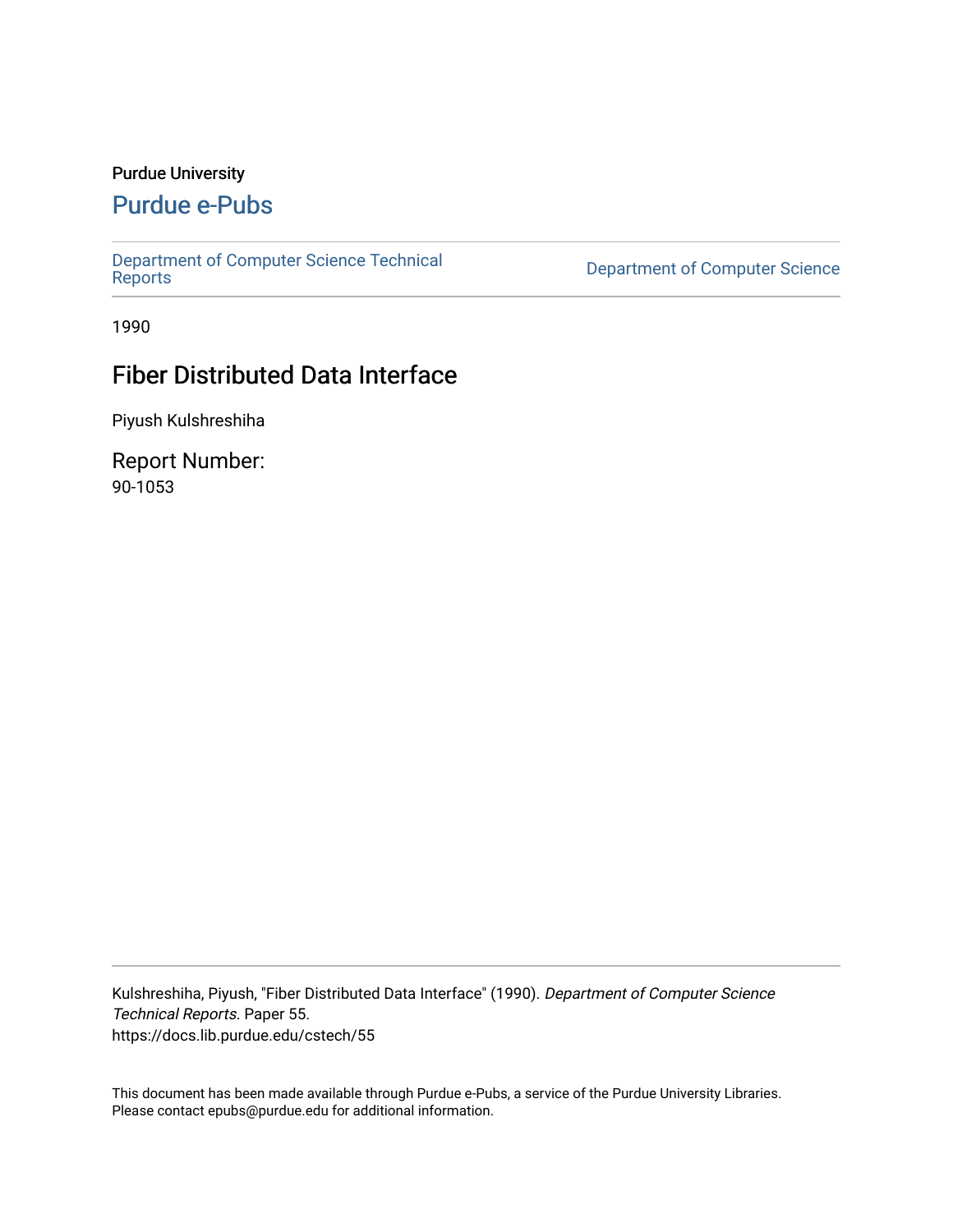# Fiber Distributed Data Interface  $\text{*}$

.'

### Piyush Kulshreshtha'

October 30, 1990



**IIndian Institute** of Technology, **presently on a United Nations Fellowship at Purdue University.**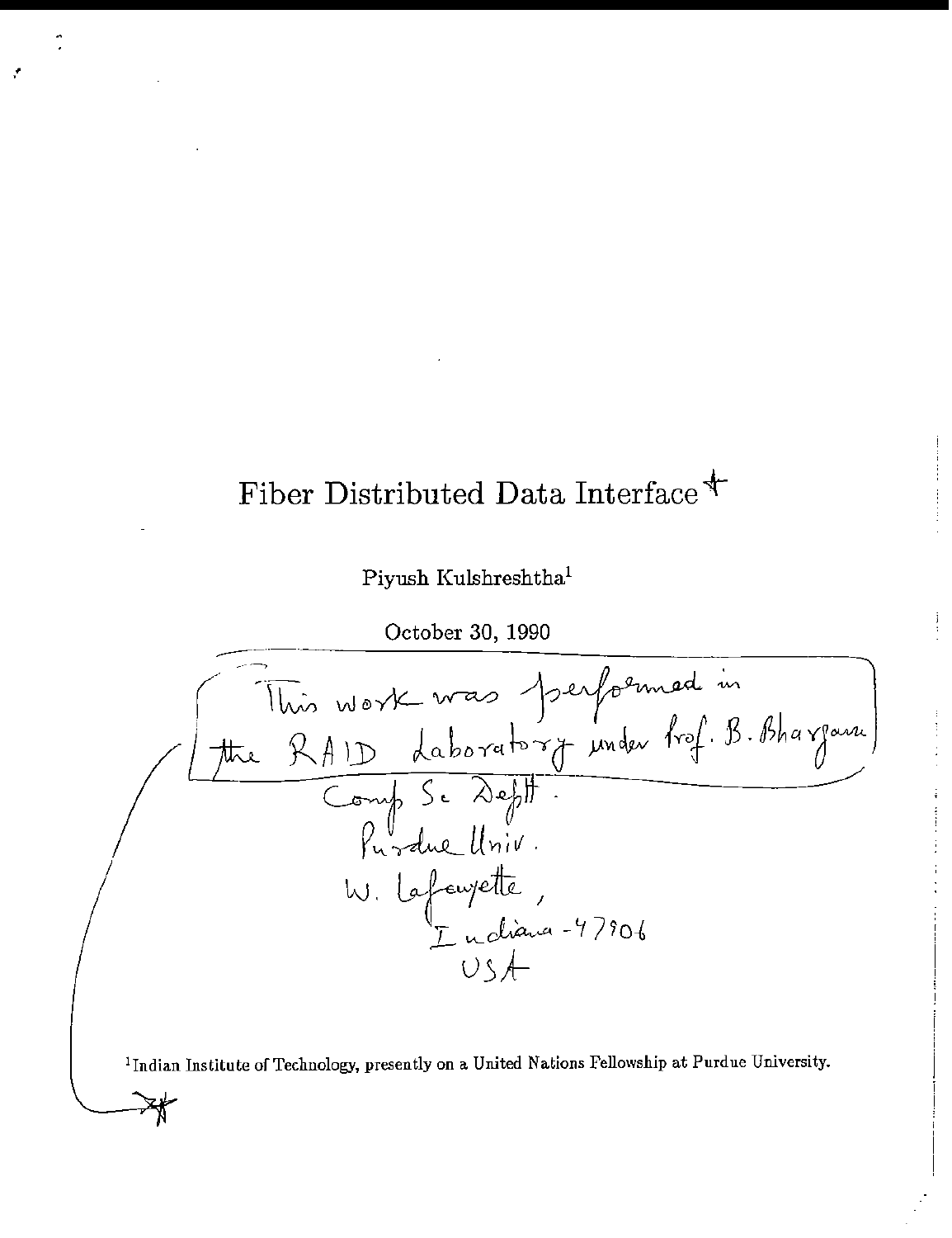#### FIBER DISTRIBUTED DATA INTERFACE  $^\ast$

ł l,

Ĵ.

Ţ.

ţ

Piyush Kulshreshtha $^1$ 

CSD-TR 1053 December 1990

• This work was perfonned in the RAID laboratory under Prof. B. Bhargava.

 $1$ Indian Institute of Technology, presently on a United Nations Fellowship at Purdue University.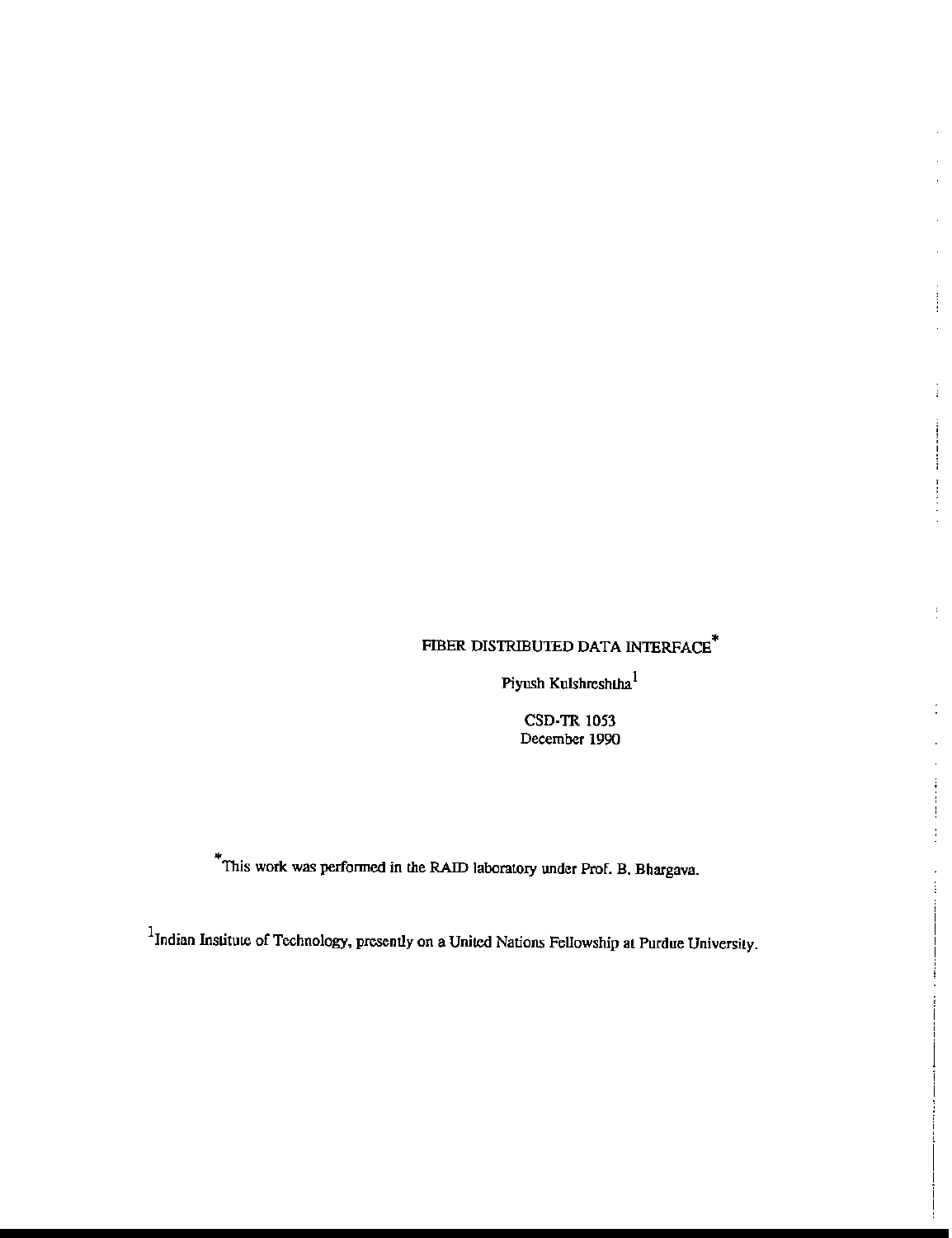#### Abstract

.: ..

 $\frac{1}{2}$ 

Fiber Distributed Data Interface is the 100Mbps LAN standard being developed by the ANSI's ASC X3T9 committee. This is the first attempt to provide a standard for fiber-optic LANs and is attracting a lot of attention due to its high bandwidth and reliability features. This report is a technical description of the FDDI and most of the information is based on the ANSI standards X3.139-1987 , X3.148-1988 and various other publications by the people working on development and implementation ofFDDI.

The author is with Indian Institute of Technology, Bombay and this report is a part of a study on high speed Computer Networks and Protocols ,supported by UNDP at Purdue University.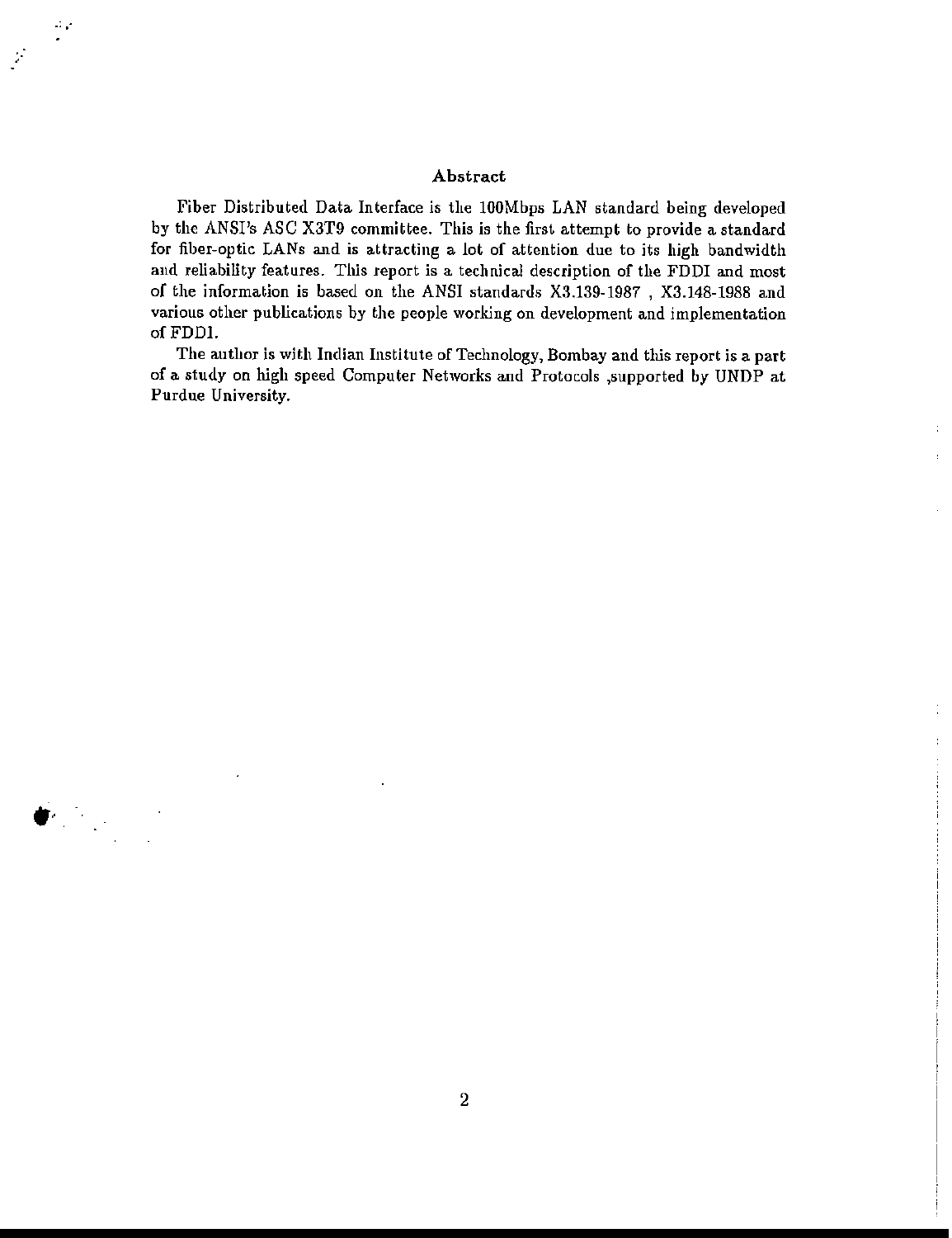# Contents

| 1. | Introduction                             | 4  |  |  |
|----|------------------------------------------|----|--|--|
| 2  | <b>Physical Layer</b>                    |    |  |  |
|    | 2.1                                      | 8  |  |  |
|    | 2.1.1<br>Optical Fiber                   | 8  |  |  |
|    | 2.1.2                                    | 8  |  |  |
|    | 2.1.3<br>Optical Receiver                | 9  |  |  |
|    | 2.1.4                                    | 9  |  |  |
|    | 2.1.5                                    | 9  |  |  |
|    | 2.2                                      | 10 |  |  |
|    | 2.2.1                                    | 10 |  |  |
|    | 2.2.2                                    | 11 |  |  |
|    |                                          |    |  |  |
| 3  | Media Access Control(MAC) Layer          |    |  |  |
|    | 3.1<br><b>Functions</b>                  | 13 |  |  |
|    | 3.2<br>Services                          | 13 |  |  |
|    | 3.2.1                                    | 13 |  |  |
|    | 3.2.2                                    | 13 |  |  |
|    | 3.2.3                                    | 14 |  |  |
|    | $3.3\,$                                  | 14 |  |  |
|    | 3.3.1                                    | 14 |  |  |
|    | 3.3.2                                    | 15 |  |  |
|    | 3.3.3                                    | 15 |  |  |
|    | 3.3.4                                    | 16 |  |  |
|    | 3.4                                      | 16 |  |  |
|    |                                          |    |  |  |
| 4  | <b>Station Management (SMT)</b><br>18    |    |  |  |
|    | 4.1                                      | 18 |  |  |
| 5  | Applications<br>19                       |    |  |  |
|    |                                          |    |  |  |
| 6  | VLSI Implementation of FDDI Layers<br>20 |    |  |  |
| 7  | Remarks<br>22                            |    |  |  |

 $\bar{z}$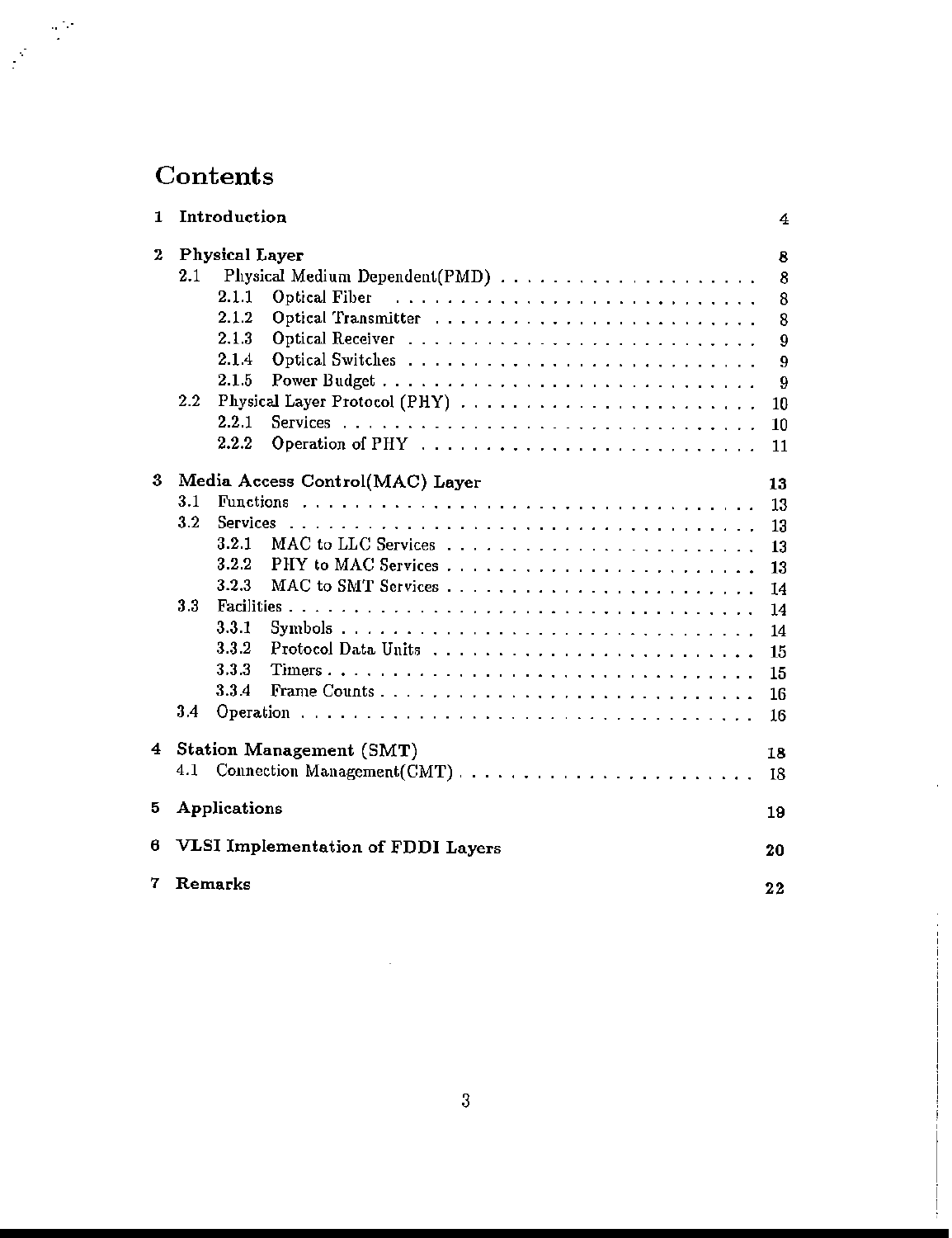# 1 Introduction

Fiber Djstributed Data Interface (FDDI) *is* the emerging ANSI standard for high speed (100 Mbps) fiber-optic ring networks being developed by the ANSI X3T9 Committee[i]. The default values for FDDI are based on a configuration including 1000 nodes and a total fiber path of 200 kms. It is essentially a packet switched network standard but there is a companion standard called FDDI-Il which will provide both circuit and packet switching capabilities.

The main LAN technologies in use are the CSMA/CD(802.3 or ethernet), token bus(IEEE 802.4) and token ring. CSMA/CD and token bus can not be used in fiber optic LANs because of difficulties in tapping the fiber. Token ring architecture is most suitable for the optical LANs[2]. IEEE 802.5 Token ring standard[3] is the starting basis for FDDI development with modifications and enhancements for supporting the higher speed[4] . For instance in 802.5 a token is issued after the transmitted frame comes back to the originating station whereas in FDDI it is issued immediately after the transmission.

FDDI has a lot of reliability features which allow it to monitor the ring and do self recovery in case of many faults[5]. At physical level it consists of dual, counter-rotating rings which are provided with bypass switches. The Station Management component of the protocol monitors the ring and in case of a station failure the bypass switches are used to connect the two rings into a single ring. If there are more than one failure, the rings can be divided into two independent rings(Fig. 1). This feature ensures that even in case of limited station failures/fiber breaks, some connectivity is still provided. This makes FDDI a better choice for remote sites like space stations. RIACS is evaluating FDDI for *its* suitability in space applications.

FDDI stations are of two types - Class A and Class B . Class A stations are directly connected to both the rings and Class B stations are in turn connected to the ring through a Class A station ,called a concentrator (Fig. 2). Class B stations do not have access to the main ring if the concentrator links fail.

 $\frac{1}{2}$  $\pm$ j. ŧ

The FDDI consists of:

i. A Physical layer, which is the fiber-optic medium, optical switches and interconnections. It also defines the encode /decode and clock requirements for the frames.

ii. A Data Link Layer, which consists of a Media Access Control(MAC) a Link Layer Control(LLC). The MAC provides the logical station to station connection and LLC interfaces to the upper network layer\_

iii. A Station Management(SMT) which is distributed among various stations and does the monitoring, control and fault recovery.

The layers above MAC are not defined yet and may vary depending upon the requirements. Fig. 3 shows the layerwise organization of an FDDI station.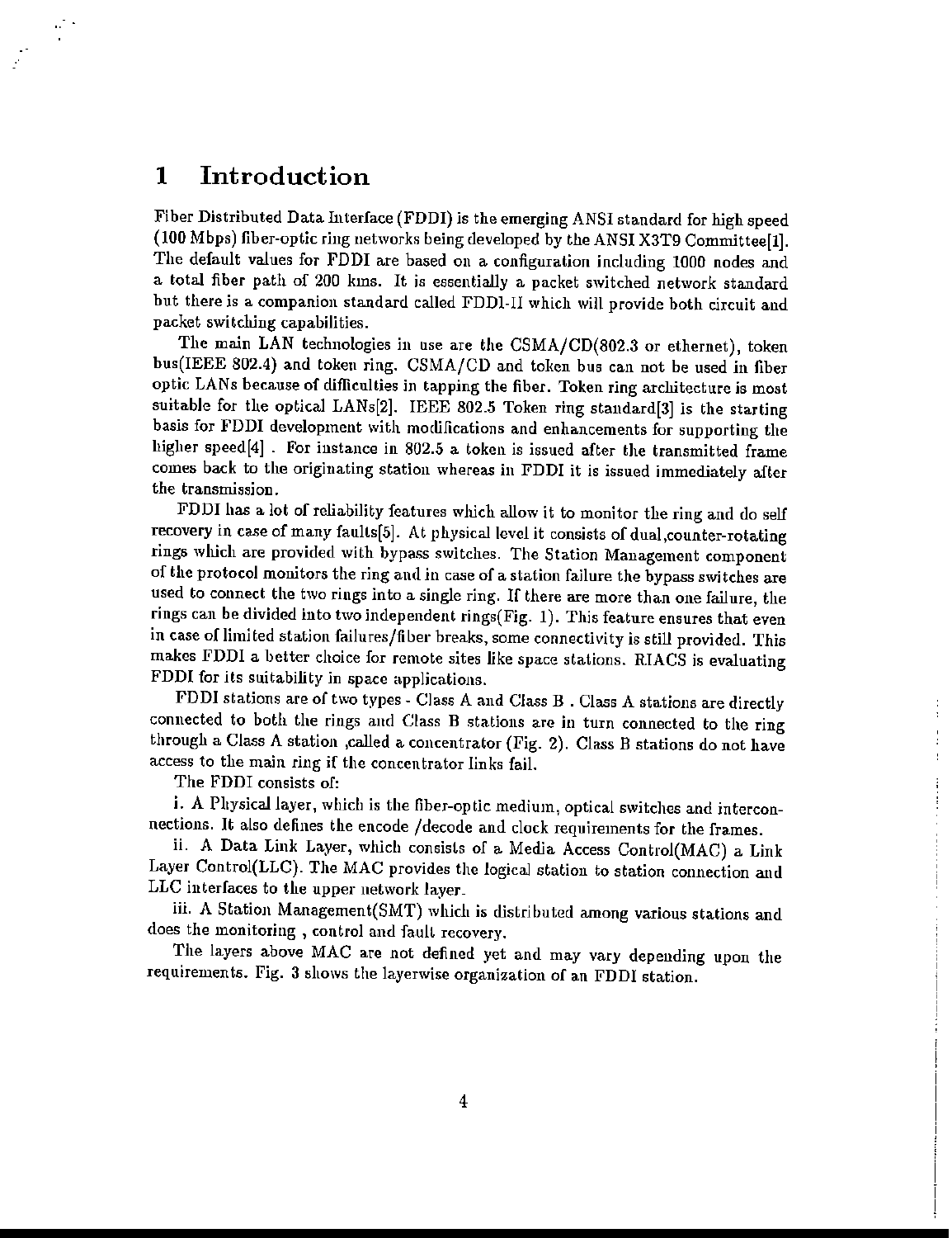

**b. Ring with a break/station failure (Single Ring) c. Ring with two breaks.**

**(Independent rings)**

 $\bar{z}$ 

J.

 $\frac{1}{4}$ 

l,

 $\ddot{\cdot}$ 

FIG 1. STATION BYPASS IN CASE OF FAILURE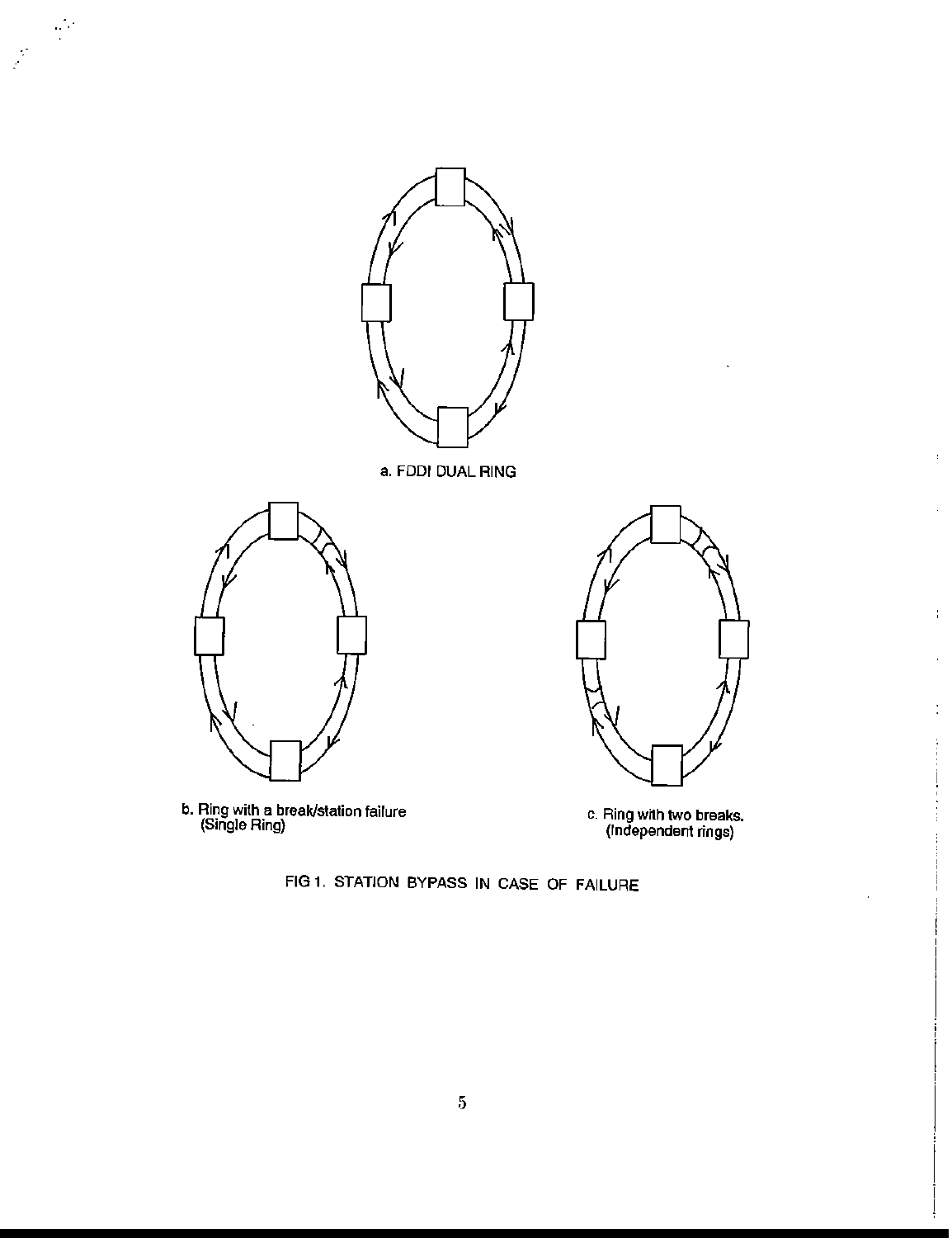÷,



医生物质

 $\bar{z}$ 

l, Ť

 $\ddot{\phantom{a}}$ ÷,

 $\ddot{\phantom{a}}$ l,

 $\frac{1}{4}$ 

**PMD = Physical Medium Dependent SMF-PMD = Single Mode Fiber PMD PHY = Physical Layer Protocol MAC = Media Access Conlrol LLC = Link Layer Control SMT = Station Managemenl**

**Fig. 2 Organization of FOOl Layers.**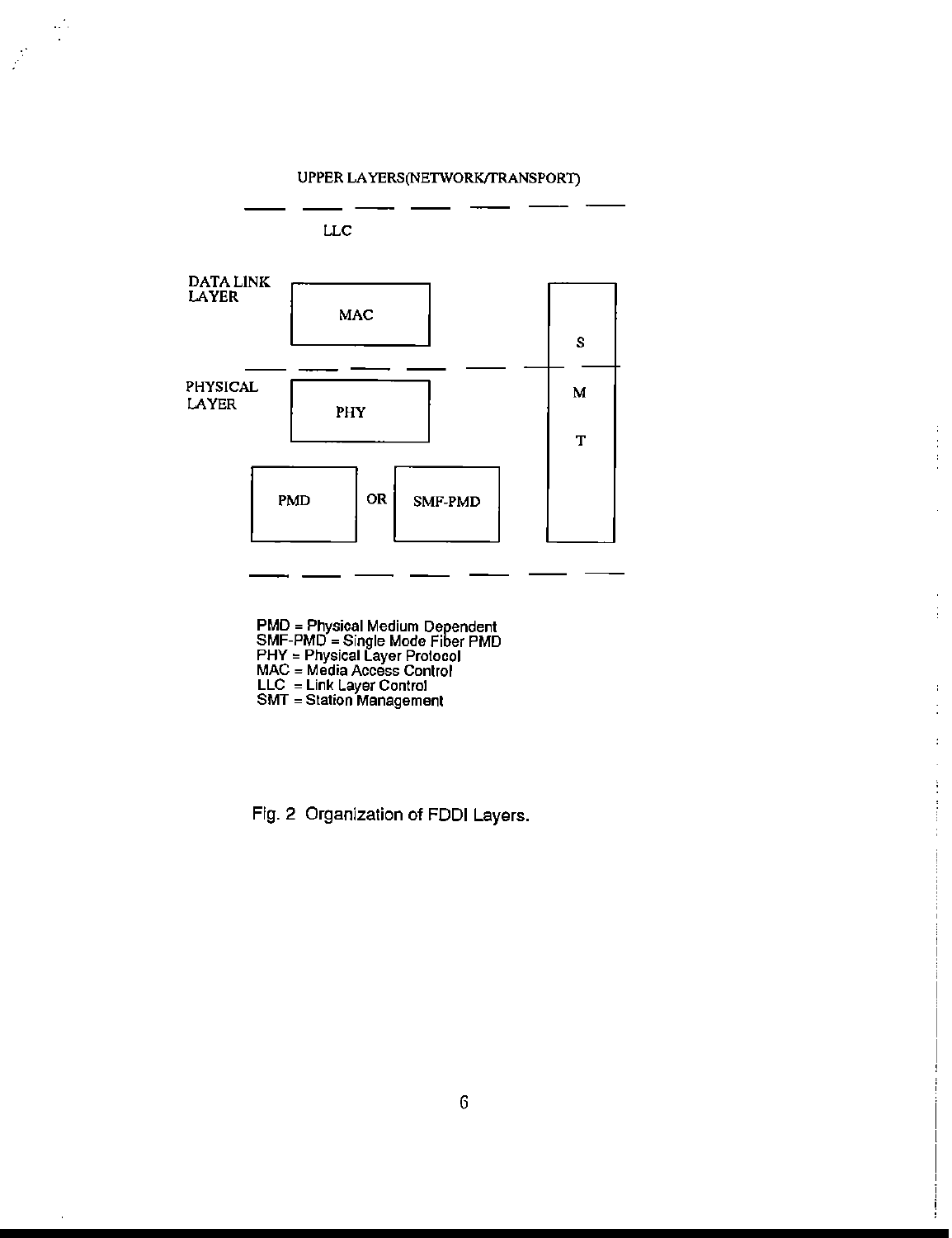

CLASS B STATIONS.

**PHY == Physical Layer Prolocol. MAC = Media Access Conlrol**

 $\bar{z}$ 

 $\bar{z}$ 

医生生素

 $\frac{1}{2}$ ł Î

FIG 3. TYPES OF STATIONS.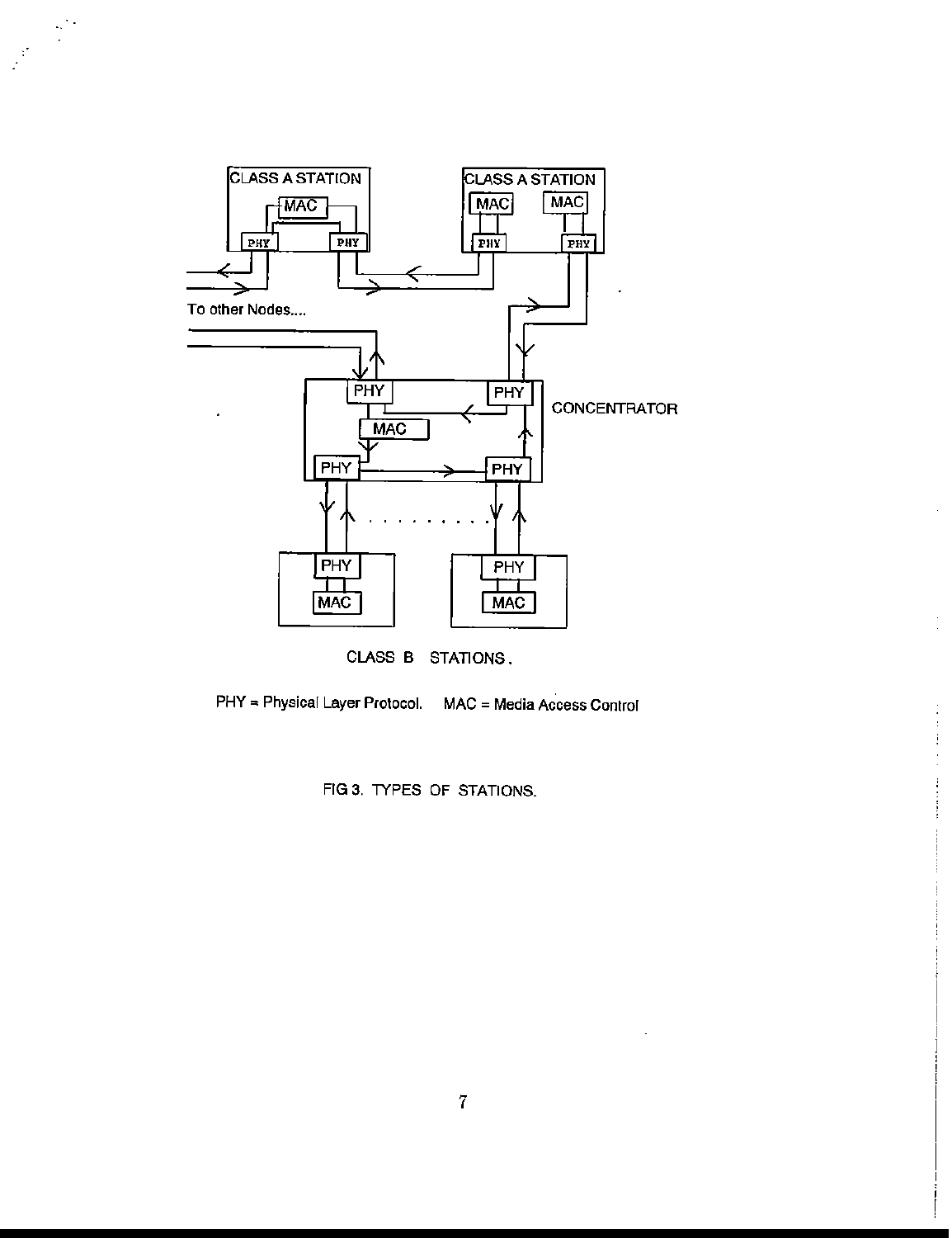## 2 Physical Layer

 $\sim 10$ 

The Physical Layer consists of two sublayers - Physical Medium Dependent and the Physical Layer Protocol. A description follows.

#### 2.1 Physical Medium Dependent(PMD)

The PMD includes the optical medium and the interface. It has three major components - Media interface connector (MIC), Station bypass switch, and an optical transceiver. An FDDI station *is* attached to the medium through MIC which *is* different for Dual and single attachment stations. The station bypass interface is usually an optical switch and the transceiver consists of au optical transmltter and a receiver.

#### 2.1.1 Optical Fiber

The fiber is made of silica glass core with a cladding of slightly different refractive index to prevent losses. Outside the cladding 1s a protective plastic coating. Fibers are of two types - Singlemode(SMF) and Multimode(MMF). SMFs can support bandwidths of the order of 100 GHz-km. Multimode fibers have lower bandwidths but are inexpensive. Both types are supported by the FDDI although MMFs are adequate to meet the FDDI requirements. The major specifications for fibers are -

Ŷ.

Ì,

1. Core Diameter - It is different for MMF and SMFs. Core diameters used are 62.5 microns and 85 microns.

ii. Cladding Diameter - A uniform diameter of 125 microns is used by everyone to ensure compatible connectors and efficient coupling.

iii. Numerical Aperture - NA is the light collecting ability of the waveguide. It is defined as the sine of the angle of cone of light which couples itself to the fiber. For SMFs this js 0.275 and for MMFs 0.26.

iv. Bandwidth-distance product(at a specified wavelength)- For FDDI the required specification is 450 MHz-km . In fact the limitation *is* not due to the fiber but due to the slower electronic circuitry, optical transmitters and receivers.

v. Attenuation - Three local minimas in the attenuation vs wavelength curves for silica fiber are at 800, 1300 and 1500 nms. The LEDs are available for 800 and 1300nms but dispersion is lower at 1300 nm which is the wavelength specified for FDDL

vi. Dispersion - Dispersion is the spreading of signal (pulse spreading) while traveling through the waveguide and tends to reduce the available bandwidth. The acceptable limits of dispersion slope(around a wavelength of 1300nm)are 0.5 and 0.11.

#### 2.1.2 Optical Transmitter

Optical communication systems normally use LEDs or Lasers as the optical sources. Although lasers can provide more power, they are much more expensive and require complex driver circuitry. They can meet the FDDI specs but the PMD is designed to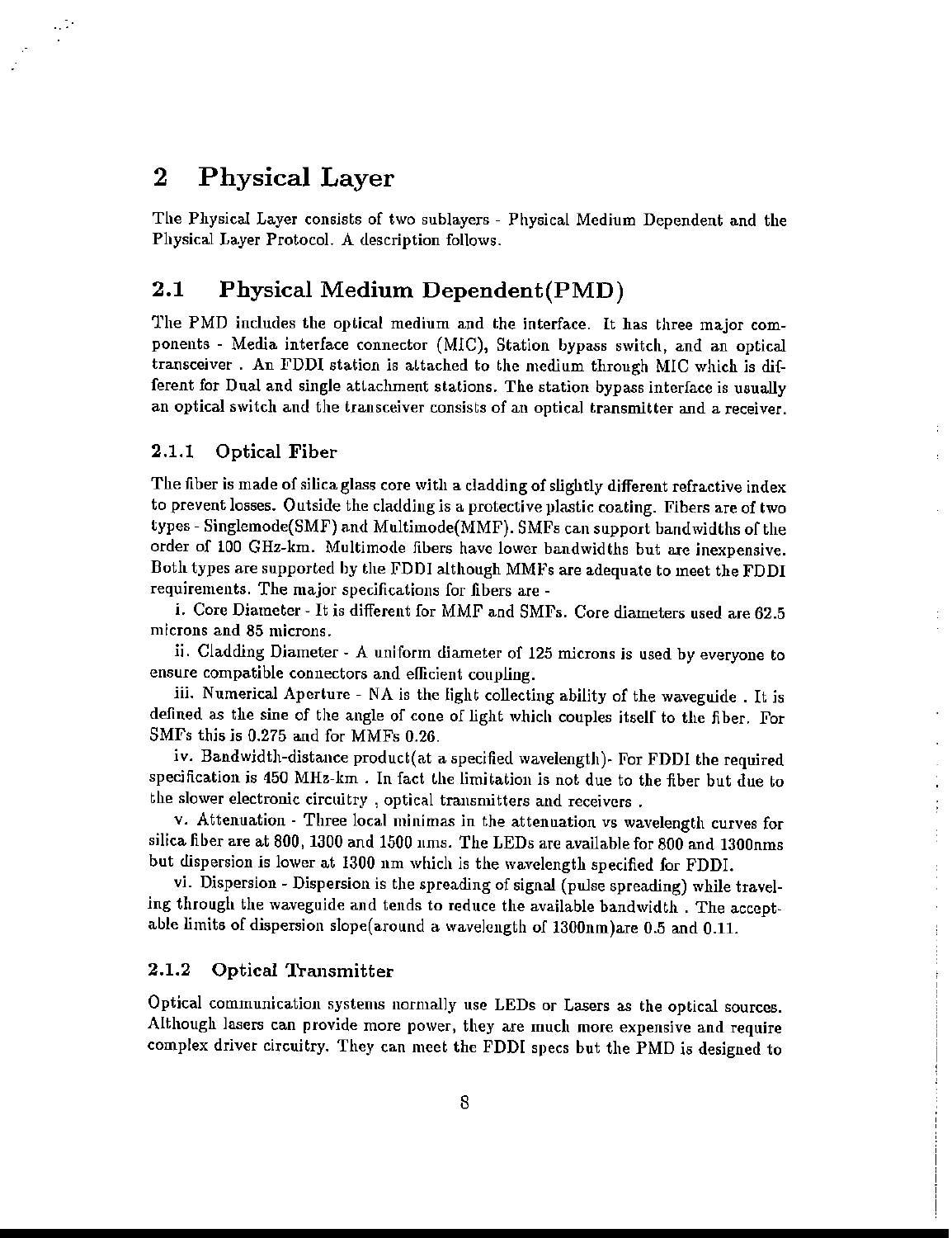support the LEDs. A transmitter consists of an LED and associated driver circuitry which provides the current to drive them. LEDs are made up of InGaAsP and should have the following specifications -

i. Center Wavelength - LEDs are not exactly monochromatic. Their central wavelength is constrained to lie between 1270 and 1380 nms. In this region the dispersion and attenuation in multimode fibers are at a minimum.

ii. Spectral width - Is defined as the width of wavelength over which the output power is within 3 dB of peak. This width for LEDs vary between 70 and 200 nm which is the acceptable limit for FDDI if center wavelength lies between 1270 and 1380 nm.

iii. Average optical power - This power should be between -14 to -20 dBm . A greater power can saturate the receiver and is not desirable.

iv. Optical Rise and Fall time - These are specified as the time between 10 and 90% levels and can restrict the system bandwidth. For FDDI these timings are specified between 0.6 and 3.5 ns .

 $\ddot{\cdot}$ ÷,

ŧ

÷

#### 2.1.3 Optical Receiver

 $\mathcal{L}^{(1)}$ 

An optical receiver consists of a photodetector, amplifier, filters and signal detection circuitry. PIN diodes are the photodetectors used in FDDI and are made of InGaAs/InP . The major specifications are-

i. Receiver Sensitivity - This is the minimum inputoptical power which gives a particular BER(bit error rate). For FDDI BER is 2.5 \* lOE -10 and Sensitivity is defined as ·31dBm.

ii. Dynamic Range - It refers to the average input power range over which the BER can be maintained, The Dynamic range for FDDI is defined to be 17dBm (max. optical output minus receiver sensitivity).

iii. Optical Input Rise and Fall times - These are defined as between 0.6 and 5 ns to avoid interference between adjacent bits.

#### 2.1.4 Optical Switches

These are optional in FDDI and provide extra reliability by bypassing a station in case of a failure. The optical switches are mostly of two types - moving mirror/ prism and moving fiber. As the name suggests, they have moving parts to couple the signal to different waveguides. The attenuation for these is defined as 2.5 dB maximum and the interchannel isolation is 40 dB minimum. The maximum switching time should be of the order of 25 milliseconds.

#### 2.1.5 Power Budget

A summary of various budget parameters is as follows:

| Transmitter Output   | $-20.0$ dBm (minimum) |
|----------------------|-----------------------|
| Receiver Sensitivity | $-31.0$ dB (minimum)  |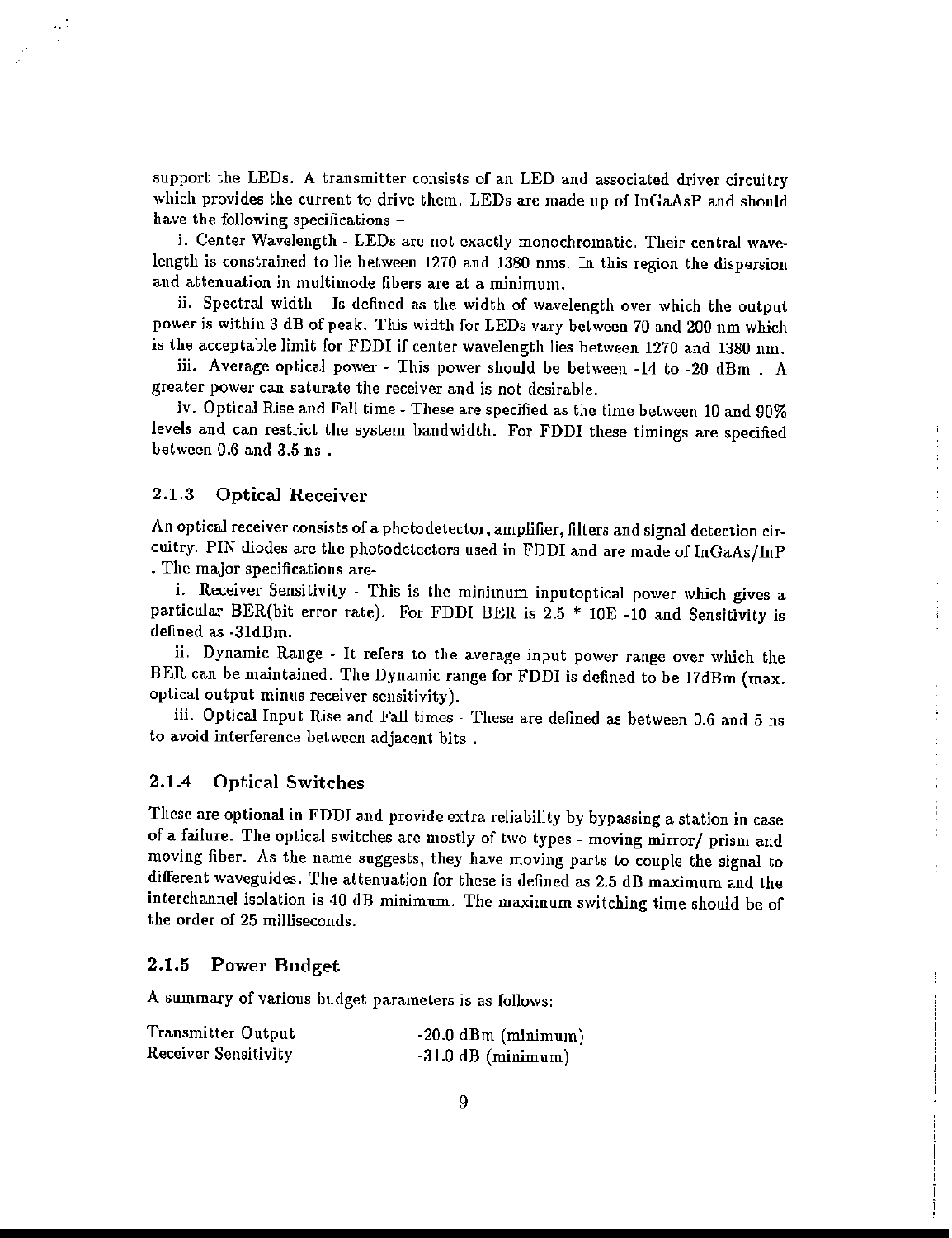Optical Fiber Attenuation Connector Loss Bypass switch

 $\mathcal{L}^{(1)}$  $\blacksquare$ 

> 2.5 dB/km 0.5 dB 1.5 dB Inbound to Outbound 2.5 dB Transmitter to Outbound 2.5 dB Inbound to Receiver

According to these figures, a length of 2km fiber can be easily supported after allowing a system margin of 2.5 dBs .

### 2.2 Physical Layer Protocol (PHY)

The ANSI X3.148-1988 defines the Physical Layer protocol for FDDI[6]. The Physical Layer (PHY) provides the connection between the PMD and the Data Link Layer (MAC). It takes care of clock synchronization, conversion of bits into bytes, encoding of outgoing data and decoding of incoming data. It provides services to MAC and SMT and needs them from PMD. These services are -

#### 2.2.1 Services

These Services are interfaces between layers and are used to exchange information between them. Defining these services allows users to have a constant interface between various layers and is independent of implementation variations. Each of the following services is a function with input and output variables uniquely defined. A detailed description is available in ANSI documents [7] [6].

PHY-to·MAC Services

i. PH\_UNITDATA.request - This defines the transfer of data from MAC to PHY.

ii. PH\_UNITDATA.indication - This defines the transfer of data from PHY to MAC.

iii. PH\_UNITDATA\_STATUS.indication - This primitive has local importance and signifies the acceptance of a symbol by PILUNITDATA.request and willingness to accept another symbol.

iv. PH\_INVALID.indication - Is generated by PHY and sent to MAC to indicate that the symbol was invalid.

PHY-to-PMD Services

i. PM\_UNITDATA.request . This defines the transfer of data from PHY to PMD.

ii. PM\_UNITDATA.indication - This defines the transfer of data from PMD to PHY.

iii. PM.SIGNAL.indication - Generated by PMD to PHY to indicate a change in status of the optical signal level being received by PMD.

PHY-to·SMT Services

These services allow the Local SMT to control the operation of PHY and have a higher priority. The services are -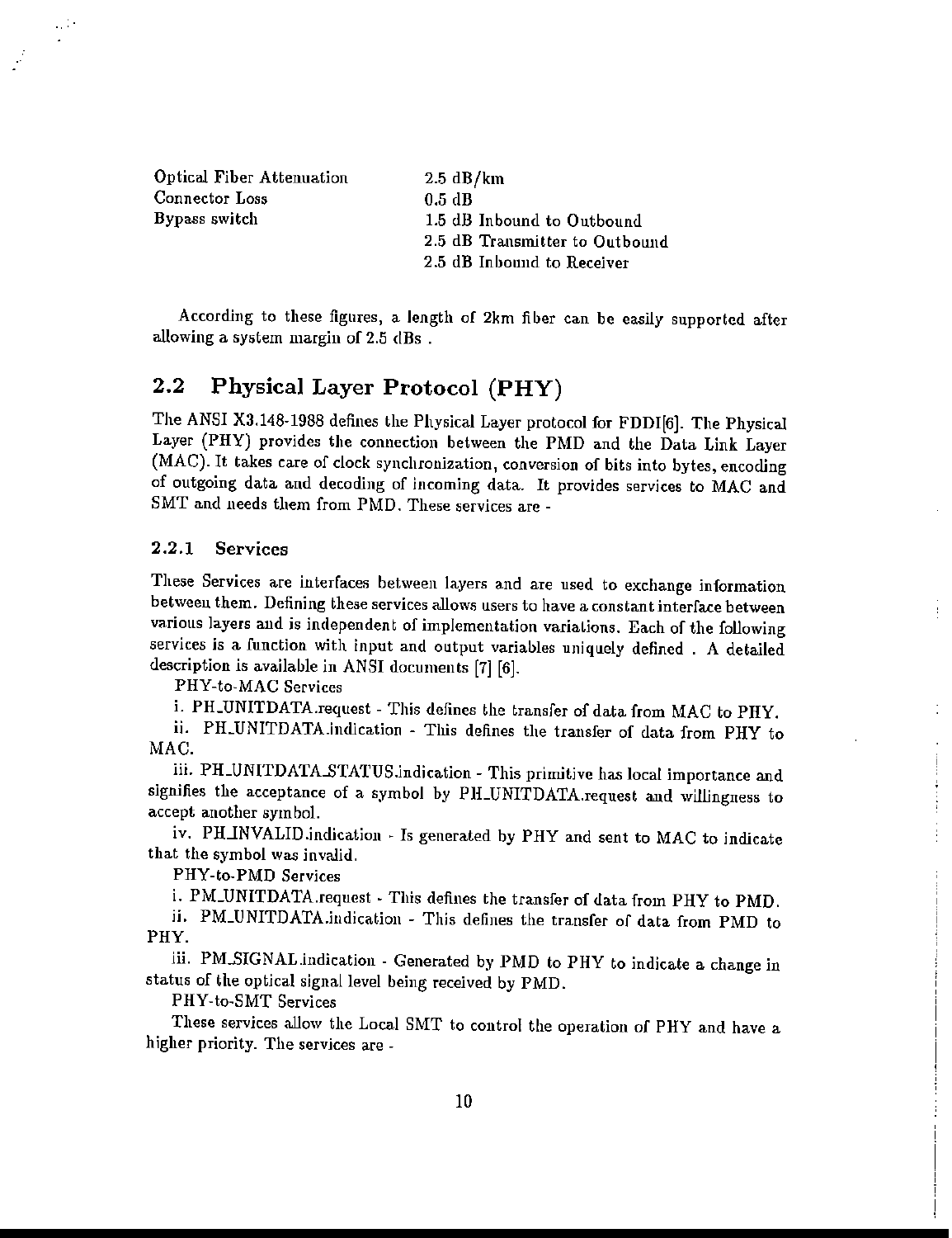i. SM\_PH\_LINE-STATE.request - Is generated by SMT to request PHY to send a stream of symbols to PMD. The action parameter can be TRANSMIT\_HALT, TRANS-MIT\_IDLE, TRANSMIT\_MASTER ( alternating Halt and Quiet symbols ) or TRANS-MIT\_PDR (symbols received from MAC).

ii. SM\_PH-STATE.request - Is generated by PHY to inform SMT of line state activity and status changes.

#### 2.2.2 Operation of PHY

 $\pm 14$ 

Codlng - In order to have a serial baseband operation, some kind of coding *is* required to combine clock and data transmission. Manchester code is perhaps the best code for clock recovery and is a balanced code. However it is only 50% efficient and FDDI, being a high speed system, can not afford to use this kind of redundancy. Therefore it uses a *4B/5B* code which is 80% efficient and has a maximum dc variation of 10% from the normal center.

General Organization - According to functionality, PHY can be seen as consisting of the following functions :

a. Encode Function - Responsible for encoding each 4 bit symbol into a 5 bit sequence. A local fixed frequency oscillator is used to clock the bits from MAC and the coded bits to the Transmit function.

b. Transmit Function - It encodes the NRZ bit stream from encode function to NRZI for sending it to PMD.

c. Receive Function - The receive function is responsible for decoding NRZI bits from PMD to NRZ. It also derives a 125 MHz clock from input bits using a PLL.

d. Elasticity Buffer Function - The receiver recovery clock(RCRCLK) is used to recover timing information from the incoming bits. The output stream is clocked by a local oscillator. The difference between the two should not exceed .01% of the normal clock frequency. The Elasticity buffer is provided at each station to compensate for the difference in frequencies. MAC inserts at least sixteen IDLE symbols before every frame to allow for bits to be dropped when the outgoing frequency is less than the incoming frequency. This length of IDLE symbols may change at repeating stations due to elasticity buffer which acts like a FIFO (First In First Out). The input clock is RCRCLK and the output clock is the Local Clock. The minimum required elasticity is  $\pm 4.5$  bits. This, at an accuracy of .01%, allows data frames upto 4500 octets (45000 transmitted bits).

j.

e. Decode Function· It accepts the serial NRZ coded bit stream, synchronized by the Local clock, from the elasticity buffer function.It establishes symbol boundaries, maintains synchronization to symbol clock and decodes the input NRZ stream.

f. Smoothing Function - This function compensates for the variable preamble length due to the action of elasticity buffer function. It can insert additional preamble symbols an absorb surplus symbols from long preambles.

g. Repeat Filter - Some station configurations require PHY to repeat the symbol stream from PH\_UNITDATA.lndication to a physical link in the form of PH\_UNITDATA.request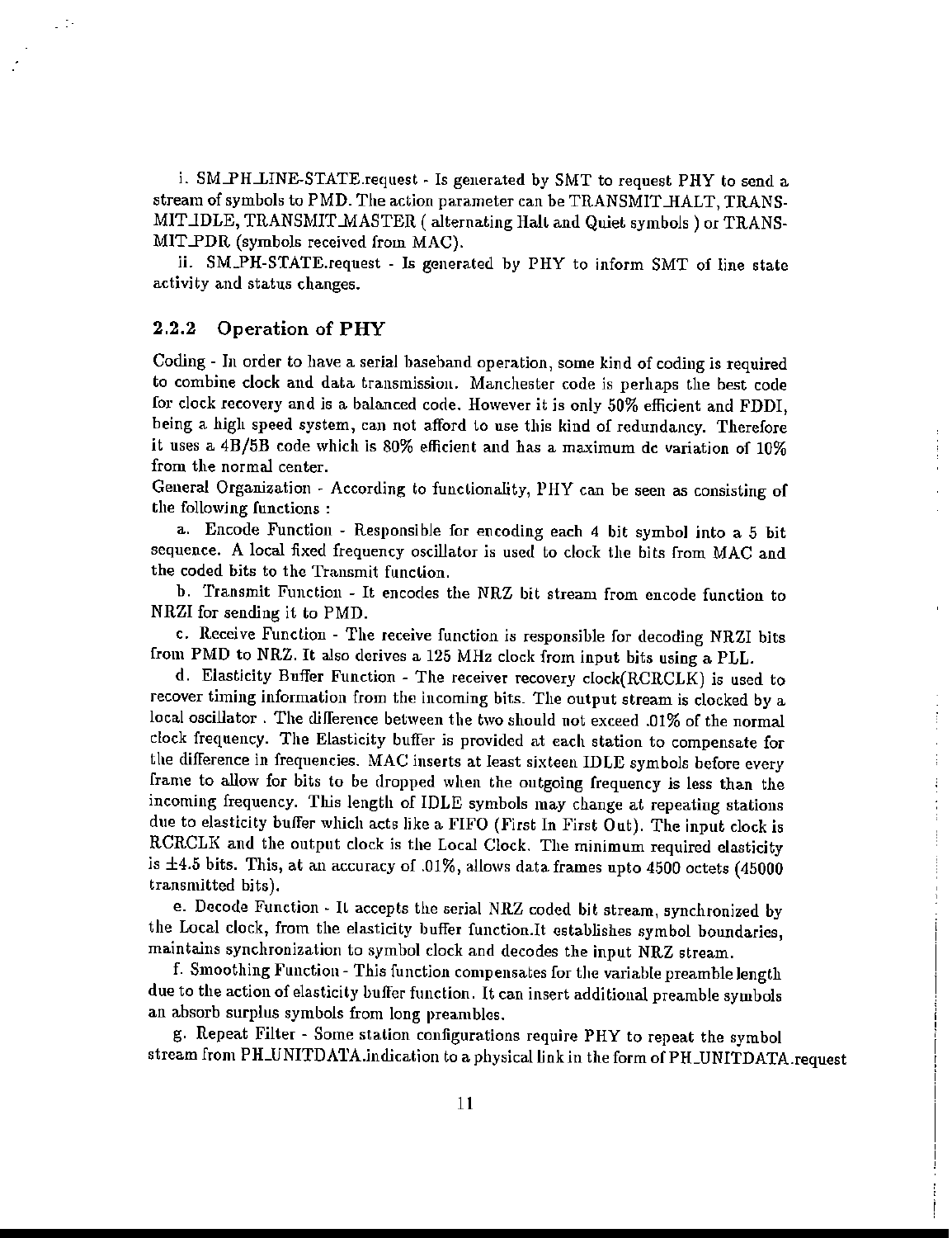stream. A repeat filter is used to do this. The repeat filter function prevents propagation of code violations and invalid line states. It is not required in all configurations.

 $\begin{array}{c} \frac{1}{2} \\ \frac{1}{2} \end{array}$ 

 $\frac{1}{2}$ 

 $\begin{array}{c} \begin{array}{c} \begin{array}{c} \end{array} \end{array} \end{array}$ 

 $\frac{1}{2}$ 

 $\omega \rightarrow 0$  $\bar{\mathcal{A}}$ 

 $\pm$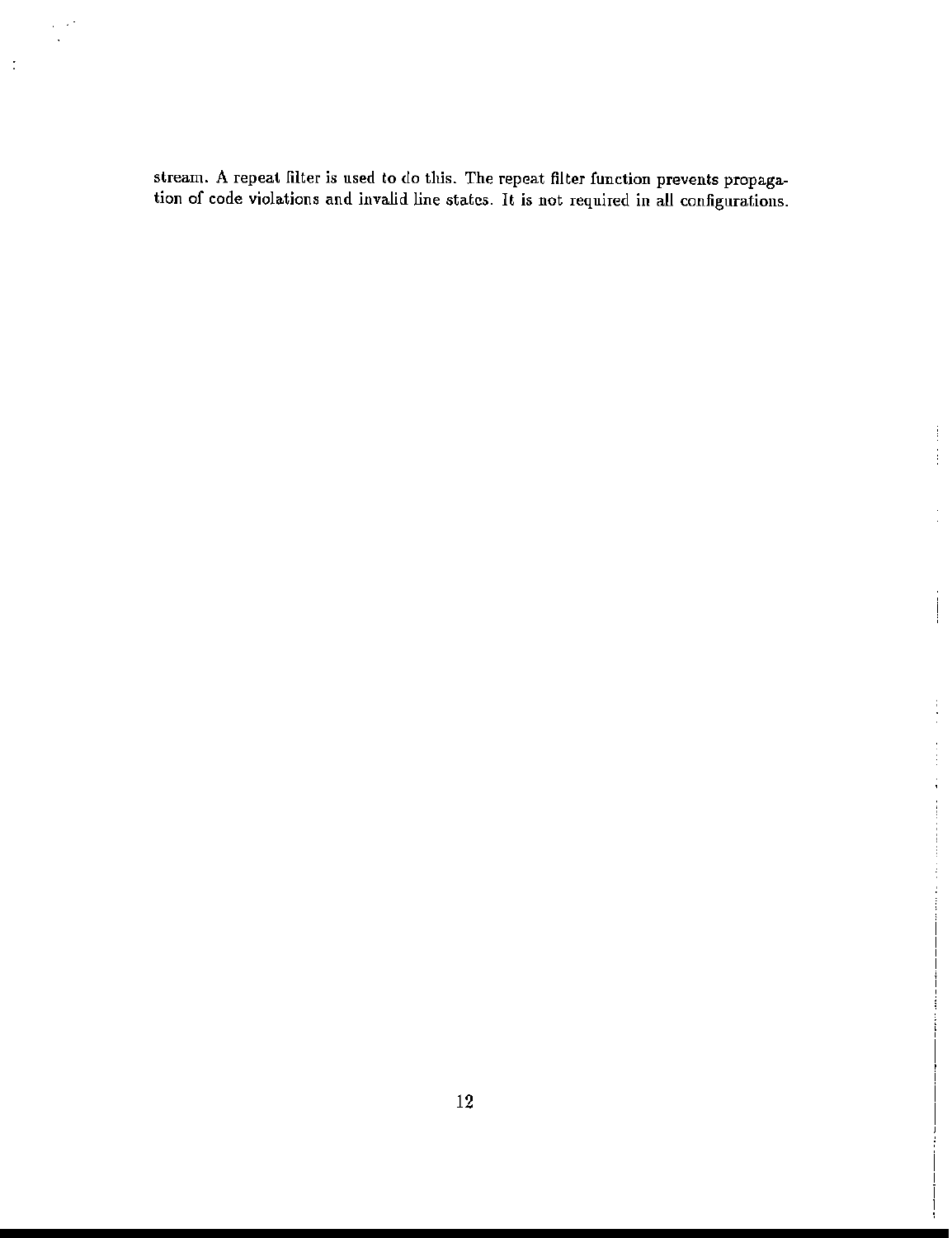# 3 Media Access Control(MAC) Layer

MAC, as defined in ANSI X3.139-1987[7], is a sublayer of Data Link Layer which is responsible for scheduling and routing data transmissions on the network. It provides fair and deterministic access to the medium, address recognition, and generation and verification of frame check sequences. It also encapsulates the data with the control characters required for a FDDI frame.

#### 3.1 Functions

 $\mathcal{G}$  $\ddot{\phantom{a}}$ 

The main functions of MAC are -

- a. Frame transmission.
- b. Token transmission.
- c. Frame reception.
- d. Frame stripping.
- e. Ring scheduling.
- f. Ring monitoring.

MAC provides services to the LLC and MAC Layers and requires them from PHY. An overview of these services follows.

#### 3.2 Services

These services allow upper (LLC), lower (PRY) and SMT layers to properly interface to MAC. They are as follows.

#### 3.2.1 MAC to LLC Services

MA\_UNITDATA.request - This primitive defines the transfer of Service Data Units (SDU) from local LLC entity to a single or multiple peer LLCs. After receiving this primitive, MAC appends all MAC specific fields and passes it on to the lower layers.

÷ ì.

MA\_UNITDATA.indication - This primitive defines the transfer of data from MAC to the local LLC. It is generated on arrival of a frame addressed to this station.

MA\_UNITDATA\_STATUS indication - This primitive provides a response to MA\_UNITDATA.request and signifies the success or failure of the request. The effect of its receipt is unspecified.

MA\_TOKEN .request - This primitive is used by LLC to request the capture of the next token which can be restricted or unrestricted. The priority level has to be specified, if implemented.

#### 3.2.2 MAC to SMT Services

These Services allow the local SMT to monitor and control the operation of MAC. They are as follows.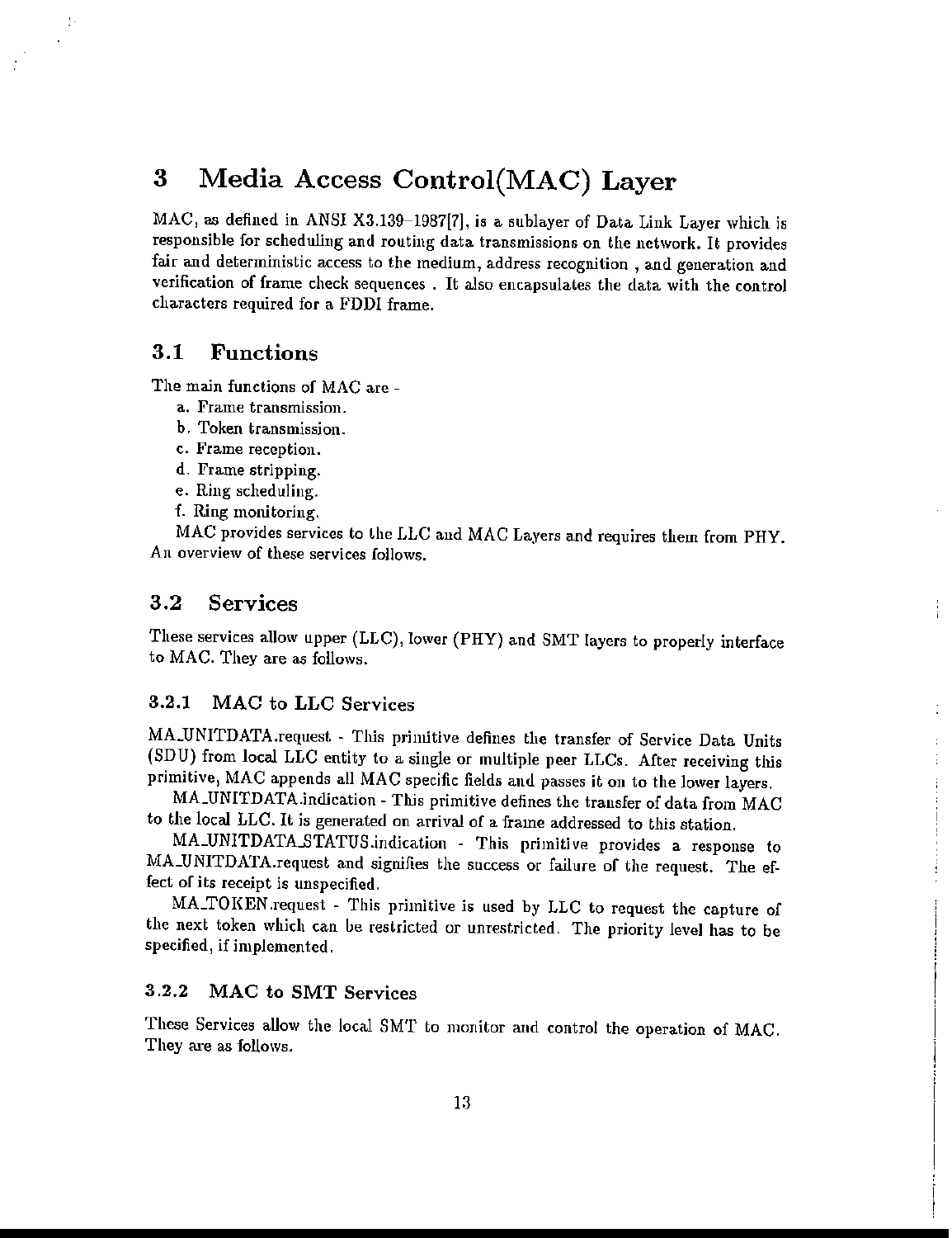SM\_MA\_INITIALIZE\_PROTOCOL.request - This primitive has local importance and is used by SMT to change the operating parameters of MAC. It is used by SMT whenever MAC has to be reconfigured.

SM\_MA\_INITIALIZE\_PROTOCOL.confirm - This primitive is used by the MAC to confirm the completion of SM\_MA\_INITIALIZE.request to SMT.

SM\_MA\_CONTROL.request - This primitive has local significance and is used by the local SMT to control the operation of MAC and causes MAC to take appropriate action.

SM\_MA\_STATUS.request - This primitive is used by the MAC to inform the local SMT entity of errors and significant status changes.

SM\_MA\_UNITDATA.request - This primitive defines the transfer of one or more SMT SDUs from the local SMT to a peer SMT entity.

SM\_MA\_UNITDATA.indication - This primitive defines the transfer of data from MAC to the local SMT(s). It is used to report any SMT or MAC frame addressed to the station.

SM\_MA\_UNITDATA\_STATUS.indication - This primitive is a response to the SM\_MA\_UNITDATA.request primitive generated by the SMT signifying the success or the failure of a request (SM\_MA\_ UNITDATA.request) from another SMT.

SM\_MA\_TOKEN.request - This primitive is used by the SMT to capture the next token. The priority level has to be specified if multiple levels are implemented.

Ť

 $\mathbf{r}$ 

#### 3.3 Facilities

#### 3.3.1 Symbols

Various MACs on the network communicate through a set of fixed length symbols. These are passed through various primitives defined earlier across the MAC-PHY interface. These include not only the data but also various control and violation symbols.

#### 3.3.2 Protocol Data Units

Tokens and frames are the two type of PDUs which are used by the MAC. All the numeric fields are represented as unsigned magnitudes. Token is the means to get the right to transmitted on the network. It is passed from station to station and the one in possession can start transmitting. Other stations simply repeat the frames till they are removed from the ring by the originating station. The token consists of a preamble, starting delimiter(2 symbols), frame control (2 symbols ), and an ending delimiter (2 symbols). The preamble has 16 or more idle symbols to ensure constant number of bits. Its length may be changed by the repeating stations.

A frame consists of 9 fields including a preamble, start delimiter, frame control, destination address, source address, information, frame check sequence, ending delimiter, and a frame status. The preamble is same as that in a token, consisting of 16 idle symbols. The delimiters mark the beginning and end of the information and related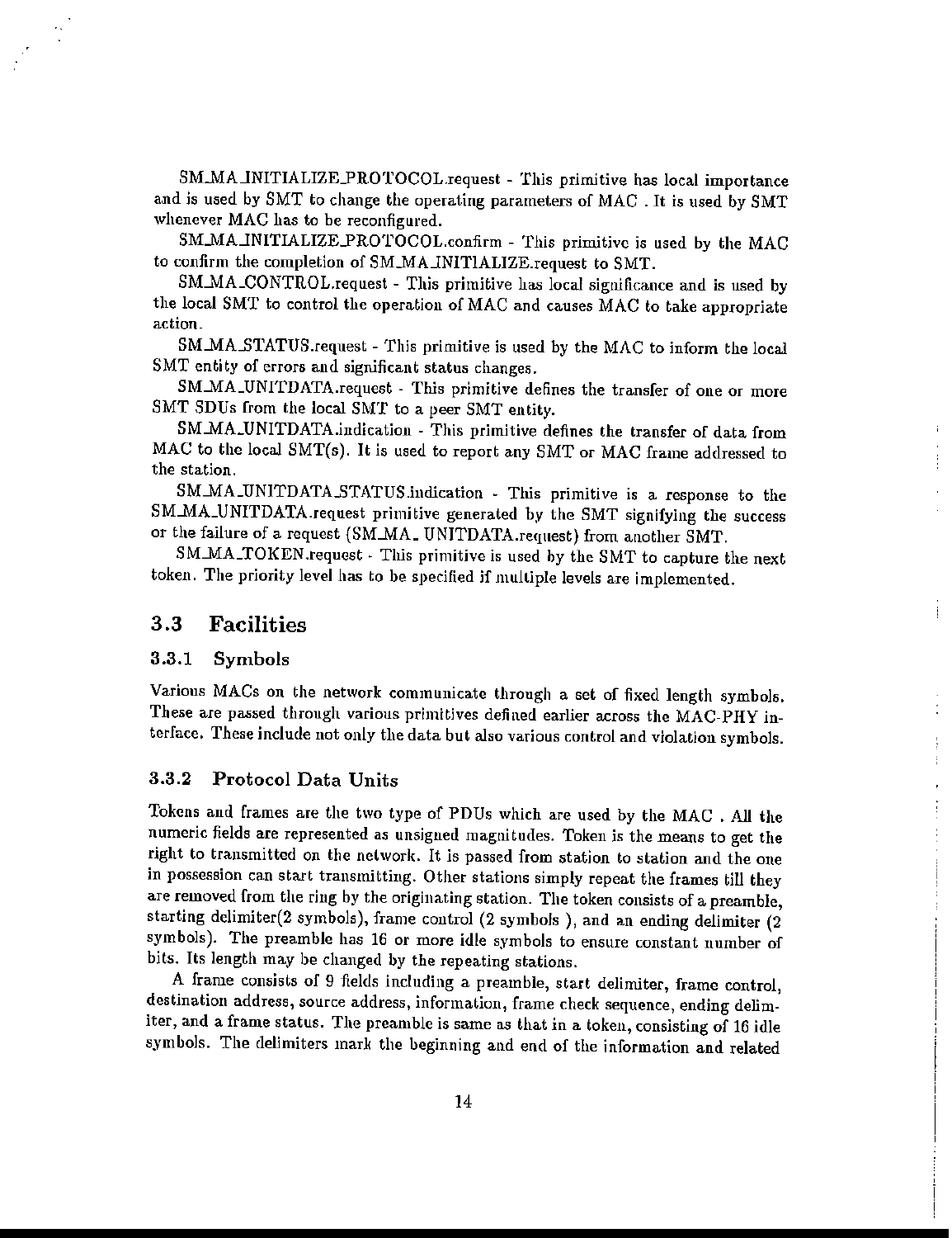checks etc. The frame control defines the type of frame and associated control functions and is followed by the addresses of the destination and source stations. These addresses can be either 16 or 48 bit type with all Is indicating a broadcast address. The FCS field covers the FC, DA, SA, INFO and FCS. The frame status indicates whether it is a repeated frame or is meant for this station.

#### 3.3.3 Timers

Several timers are provided at each station to control the ring operation and their values may vary from station to station. However there are limits on these values to ensure that ring timing restrictions are not violated. These timer values are a function of Physical layer parameters. The parameters used for timer calculations are -

D.Max - Maximum allowed ring latency (time required by a starting Delimiter to go around the ring). The default is  $1.617$  ms.

Ţ

÷

M.MAx - Maximum number of MAC entities. The default is 1000.

I.Max - Maximum station physical insertion time. The default is 25.0 ms.

A.Max - Maximum signal acquisition time. It is the sum of maximum allowed clock and DC balance signal acquisition time contributed by the physical layers. The default is 1.0 ms.

Token time - Time required to transmit a token and its preamble. It is 0.00088 ms.

L.Max - Maximum set-up time permitted for a station to begun transmission of the first and subsequent frames after the capture of a token( $0.0035$  ms).

F.Max - Time required to transmit a maximum length frame(9000 symbols) and its preamble (16 symbols).

Claim $\mathbb{R}\mathbb{R}$  - Time required to transmit a minimum length claim frame using 48 bit addresses(0.00256 ms).

S.Min - Minimum safety timing allowance (0.3645 ms)

The timers are the Token-Holding Timer(THT), Valid-Transmission Timer (TVX), and the Token Rotation Timer(TRT). THT controls the time for which a station can transmit asynchronous frames. A station can transmit if THT has not expired. THT is assigned the current value of the TRT at the time of token capture.

TVX is required to recover from temporary errors and its value is calculated as follows -

 $TVX > DMax * +Token\_Time + F_{*}Max + S_{*}Min$ 

> *2.35ms.*

(\* F.Max, if greater than  $D$ .Max)

TRT is used to control the ring scheduling during normal operation and to detect and recover from serious ring error situations. TRT is initialized with different values during different phases. At its expiration it is reinitialized to the current value of T\_Opr. T\_Opr is the operative timeout value of TRT and is negotiated between the stations. There is a counter called Late\_Ct which is cleared whenever there is a valid token arrival and is incremented on each expiration of TRT.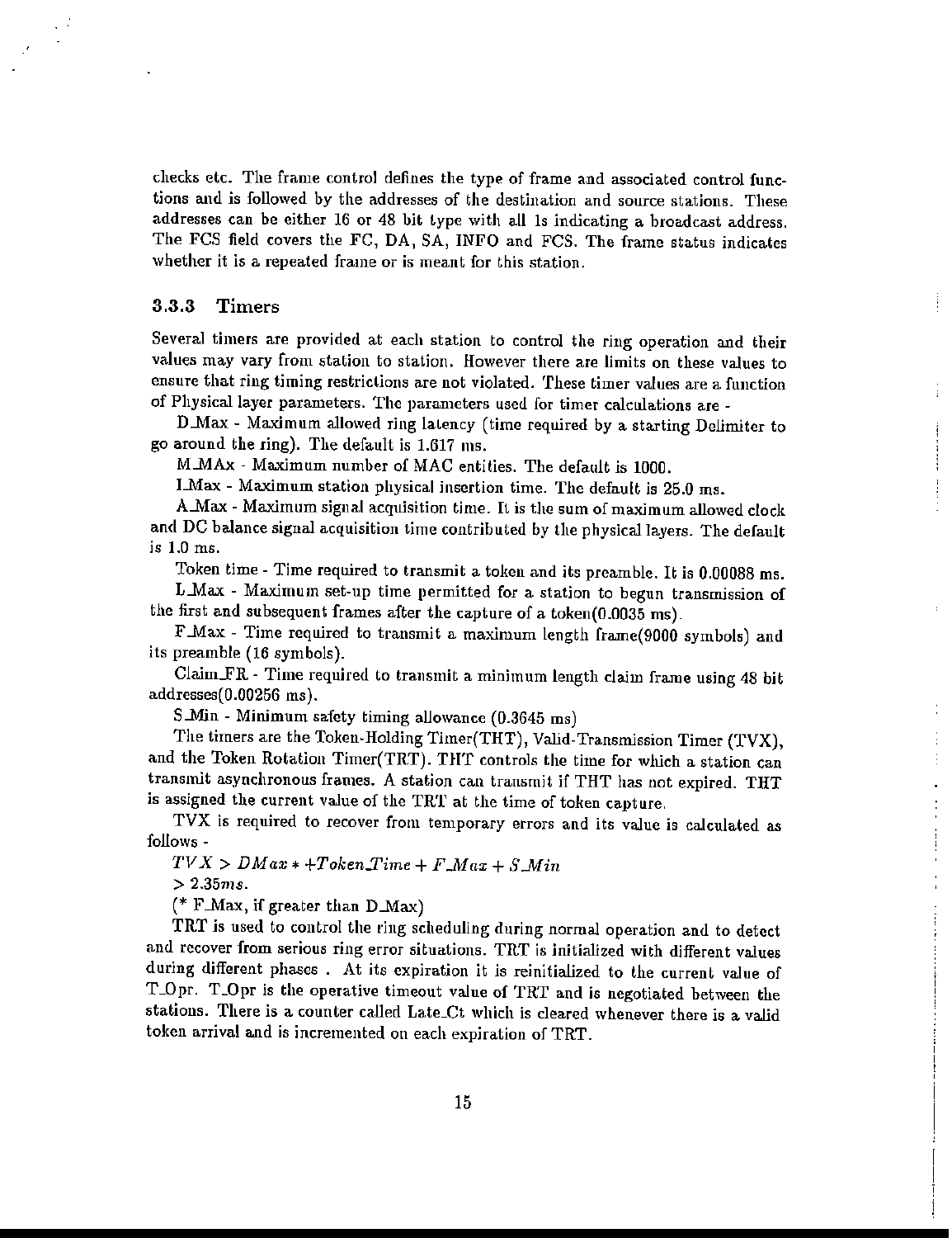#### 3.3.4 Frame Counts

MAC maintains diagnostics which include Frame\_Ct (total number of frames received), Error\_Ct (number of error frames detected by this station and no previous station) and Lost\_Ct (Frames with errors and replaced by idle symbols).

#### 3.4 Operation

MAC consists of two asynchronous processes, the MAC Receiver and the MAC Transmitter, within each station. These two are defined as cooperating state machines.

The receiver process receives frames, passes on the valid ones to upper layers and detects ring errors and failures. The transmitter process repeats information from other stations, inserts the local frames into the ring and cooperates with other stations in order coordinate the priorities for using the ring.

There are two classes of service provided by the fddi, synchronous and asynchronous. The synchronous service has a higher priority and provides guaranteed bandwidth. It is used for applications which require predictable bandwidth, like real time applications. The sum of all stations' allocations should not exceed the maximum usable synchronous bandwidth of the ring. The Timed Token Rotation protocol (TIR) used by MAC ensure this. Each stations keeps the time elapsed since the token was received. At the time of initialization, the lowest bid by any of the stations is the TTRT (Target Token Rotation Time). Whenever a token is received and the time expired since the last token was received (TRT) has not exceeded the TTRT, a station is allowed to transmit asynchronous frames provided the token is not late(Late\_Ct is not 0). If it has exceeded TTRT, the token should be passed to the next station. Expiration of TRT when token is already late means a ring problem and recovery *is* initiated. The asynchronous service is used for less critical applications and is provided the unused bandwidth.

In order to transmit a frame, the station must wait for the token and should follow the TTRT protocol restrictions. After the transmission is over, the station should immediately issue a new token. The transmitting station is also responsible for removing the frames from the ring after a rotation by stripping it of all fields except PA, SD, FC, DA and SA. These are appended with idle symbols and are removed when they encounter a transmitting station.

In case of a unrecoverable error, ring reinitialization is started. The first step is to claim the token. All stations issue claim tokens with TTRT bids. If a bid higher than sell is encountered, it is ignored and they must yield to smaller bids. The process is complete when a station receives its own frames and it starts the initialization by setting TTRT as its bid and by issuing a nonrestricted token to allow other stations to set their TTRT values. The first rotation doesn't involve any transmissions by the stations.

If the claim process fails, it indicates a station failure or break in medium. A beacon process *is* started to diagnose this. SMT can also request the start of a beacon process.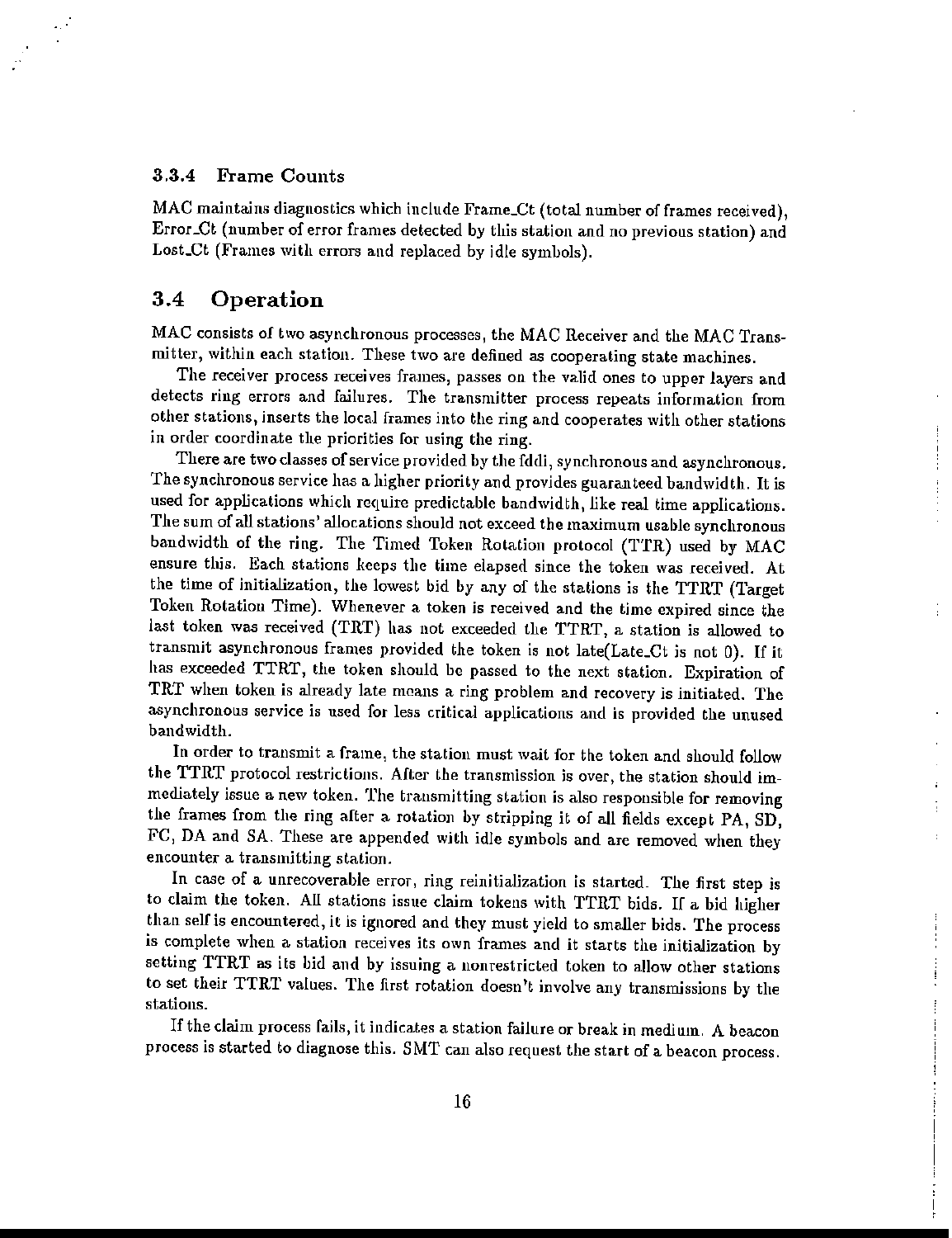The station starts transmitting beacon frames containing *its* own address. Stations receiving a beacon frame upstream neighbors repeat it rather than sending their own frames. If there is a break, beacon of the first station downstream from break are the only frames on the ring and the SMTs may use this information to bypass the faulty station.

ŧ

 $\pm$ 

÷,

 $\mathbf{i}$  $\ddot{\cdot}$ 

 $\cdot$ 

 $\ddotsc$ 

÷, ÷,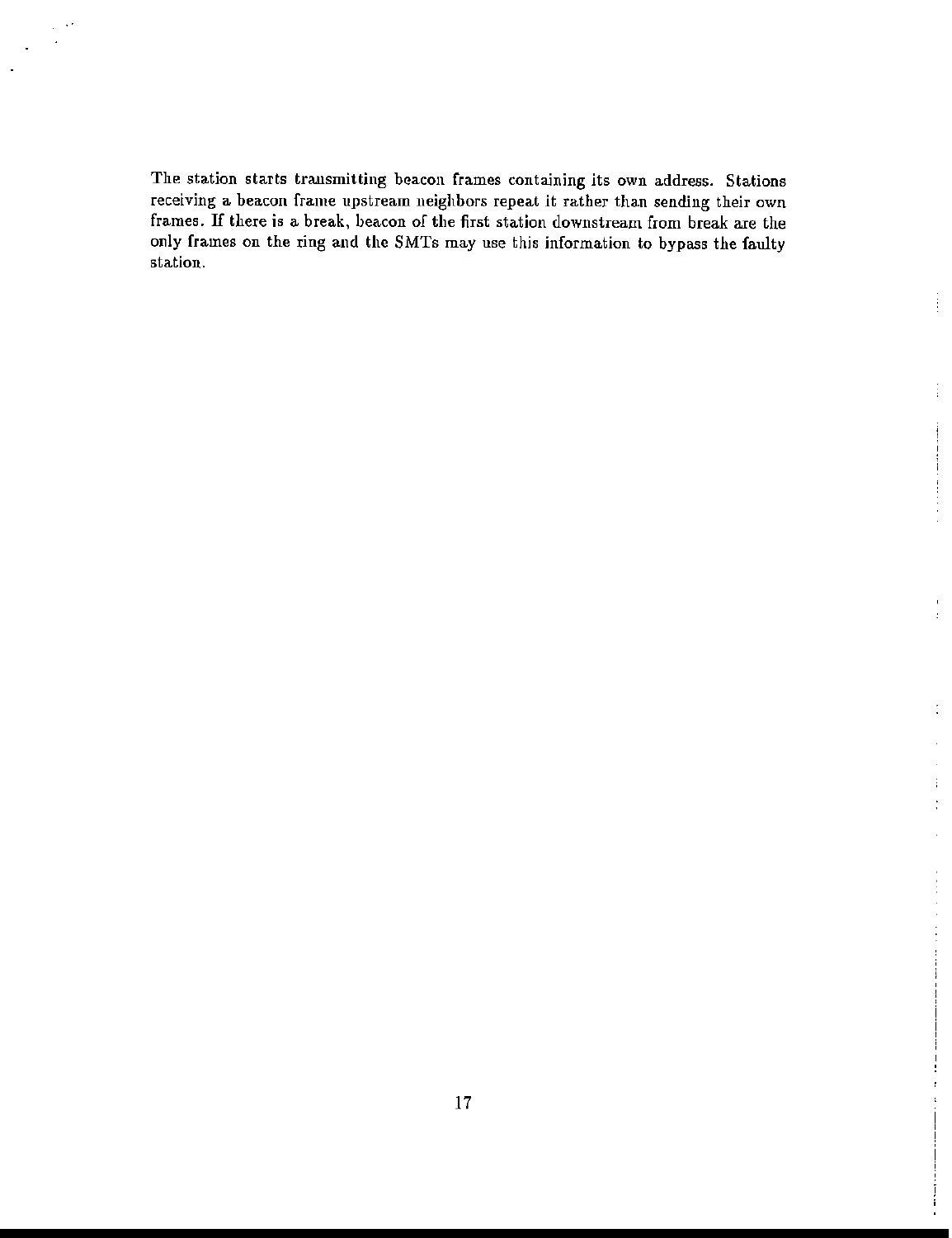# 4 Station Management (SMT)

The Station Management performs various control and management functions within a station including initialization, monitoring, maintenance and error control. It interacts with other SMTs on the network in order to control the network. It provides vital information about the network including statistic and diagnostic information. SMT consists of many functions of which most important is the Connection Management.

#### 4.1 Connection Management(CMT)

CMT performs functions involving physical as well as logical interconnection between various entities on the network. Some of these are-

a. Physical attachment of a station to the network - This is done by deactivating the optical switch, thereby removing the station from the ring.

b. Physical detachment of a station from the network - This is done by activating the optical switch, thereby connecting the station to the ring.

c. Logical attachment - This can be done within the station at various levels including the PHY to MAC connection. Station becomes a member of the ring and the data path is available to the applications.

d. Logical detachment - After logical detachment a station is removed from the ring without affecting the ring configuration and the data path is not available to the applications.

e. Establishing the ring configuration - This is done by talking to the upstream and downstream neighbors.

f. Establishing and maintaining the ring integrity - This is achieved by constantly monitoring the connections, both upstream and downstream.

All these functions together provide a distributed network management network management as opposed to a centralized management in case of a 802.5 Token ring on which fddi is based.

Depending upon the kind of physical interconnection, there are two classes of stations defined  $-$  class A and class B.

A class A station has two PHY entities and is connected to both counterrotating rings. It may have one or two MACs and in case of two, they may be on the same or different rings. It may also have optical bypass switches to remove it from the rings. All these provide extra reliability.

A class B station has only one PHY and one MAC and is connected to the ring through a concentrator. Nodes not requiring the extra reliability can be of this type.

A concentrator connects class B stations to the ring through a class A station. Concentrators normally have two PHYs but mayor may not have a MAC. It can bypass any failing class B station thereby removing it from the ring. It can also be used to connect a class A station to the ring.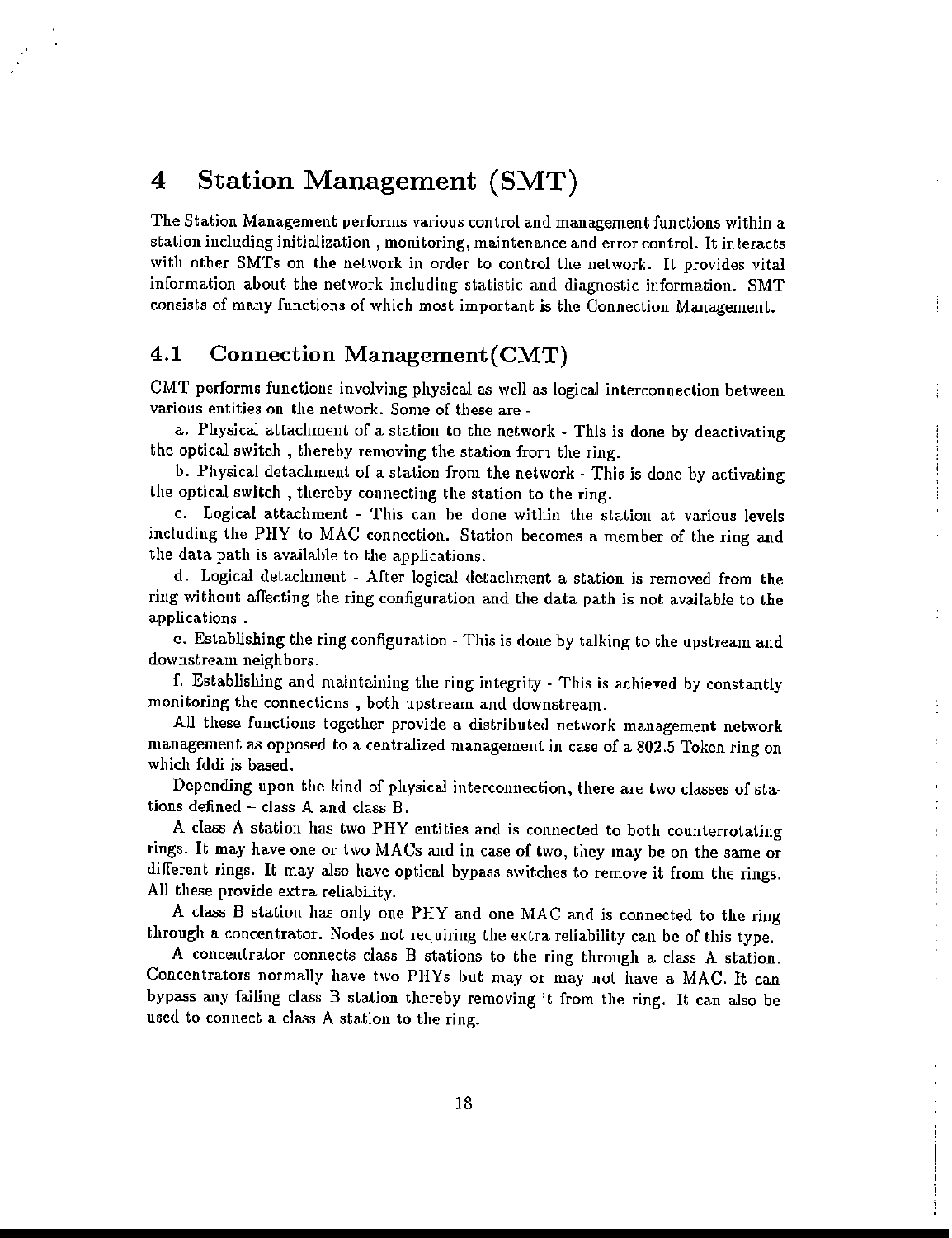# 5 Applications

High speed, reliability features, fiber optic medium and guaranteed bandwidth are some of the features which make FDDI desirable in special applications. Standalone data. networks which do not have any bandwidth intensive requirements may not be able to make optimum use of FDDI capabilities, at least at the present stage. Some of the applications of FDDI are listed below.

1. Bandwidth Intensive Applications.

a. Backbone Networks - A backbone network connecting various mainframes, gateways, bridges, and hubs to various LANs has to cope with concentrated traffic most of the time. This is where FDDI can be of use.

b. High speed applications - Now the emphasis is on an integrated work environment which provides data, images and document exchange between the stations. Conferencing system on the LANs is one application which requires high bandwidths. Image processing is another which can make use of high capacity networks.

2. Networks in Remote aud sensitive sites - FDDI is being considered for applications where its reliability features and self correcting provisions are particularly useful. Space stations are one such example. Since human intervention is undesirable or impossible here, the network employed should have self monitoring capabilities.

3. In hazardous environments, nuclear power stations for instance, such features are of great use as they allow minimum risk to humans. In other sensitive areas, where confidentiality of information is useful, optical medium has the advantage that it can't be easily tapped.

4. FDDI finds application in reaJ-time processes which need a guaranteed bandwidth. It has message priorities which can be allocated to different processes. There are timers which keep watch over these conditions and ensure that lower priority message get the bandwidth only if there is spare capacity.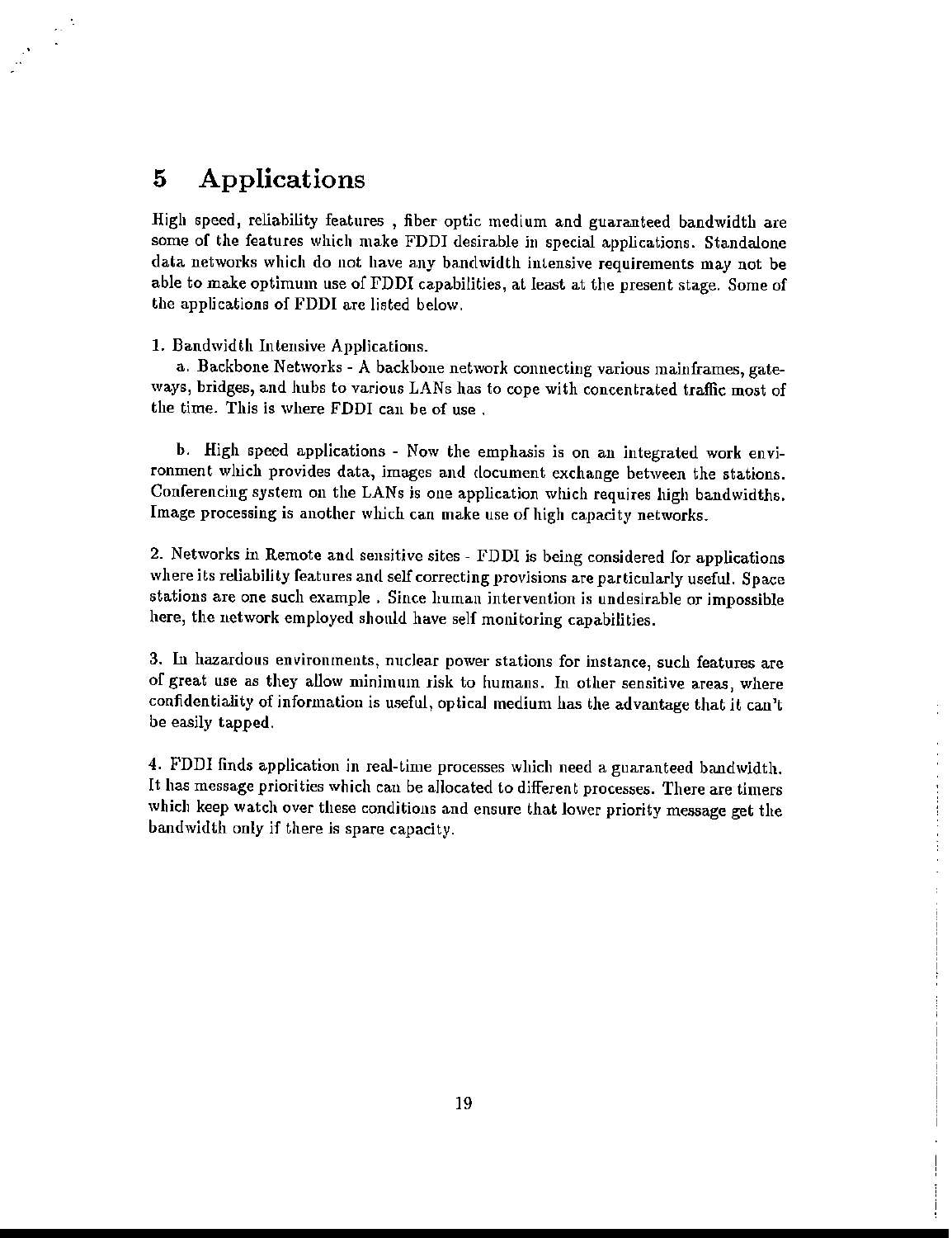# 6 VLSI Implementation of FDDI Layers

The lower FDDI layers - Physical and MAC, are available in VLSI form. This is more efficient and cost-affective as fddi data rate is at the threshold of normal TTL range. Many vendors, including  $\text{AMD}[8]$  and National Semiconductor[9][10] have already announced chipsets which implement these layers. Evaluation boards for *PCI*ATs are also provided by them. A description of the functionality of these devices follows. Advanced Micro Devices' SUPERNET chipset for FDDI -

I. Am79C81A RAM Buffer Controller (RBC) ,

·

- a. Generates buffer addresses for receive/transmit frames.
- b. Does arbitration between the host, node processor and the DPC.
- c. Takes care of FIFO management.
- d. Provides in terrupts to the node processor.
- 2. Am79C82A Data Path Converter (OPC) :
	- a. Converts frames between 8 bit and 32-bit formats.
	- b. Performs parity checks and generates station status.
	- c. Provides interface for NP access to buffer.
- 3. Am79C83A Fiber Optic Media Access Controller (FORMAC) : a. Implements MAC functions including-Network access and Token handling. Stripping of headers from received frames\_ Generation and checking of frame CRC. Generation of station status and frame conditions. b. Provides optional full-duplex data capability.
- 4. Am79C84A Encoder/Decoder (ENOEC) :
	- a. Does 4B/5B encoding/decoding.
	- b. Provides buffer elasticity.
	- c. Converts data from byte-parallel to bit-serial.
	- d. generates byte clock.
- 5. Am79C85A Data Separator (EDS) :
	- a. Extracts receive clock from serial bit stream.

The SUPERNET chipset provides three major functions· Station Initialization, Frame Transmission and Frame Reception.

÷

The Physical layer protocols are implemented by ENDEC and EDS as defined by the ANSI X3T9 committee. EDS extracts the bit dock from received data and ENDEC takes care of the encoding/decoding and conversion of bits to bytes etc. ENDEC operates in four different modes - Thorough, Loopback, Short Loopback and Repeat. Thorough mode is the normal mode during the fddi operation. The two loopback modes are mostly used for testing etc and the data transmitted is looped back as the data received (at two different stages ). PMD is implemented using fiber-optic components.

FORMAC implements the Media Access Control Protocol for fddi and provides the interface between the station and the physical layer using RBC and OPC to pass the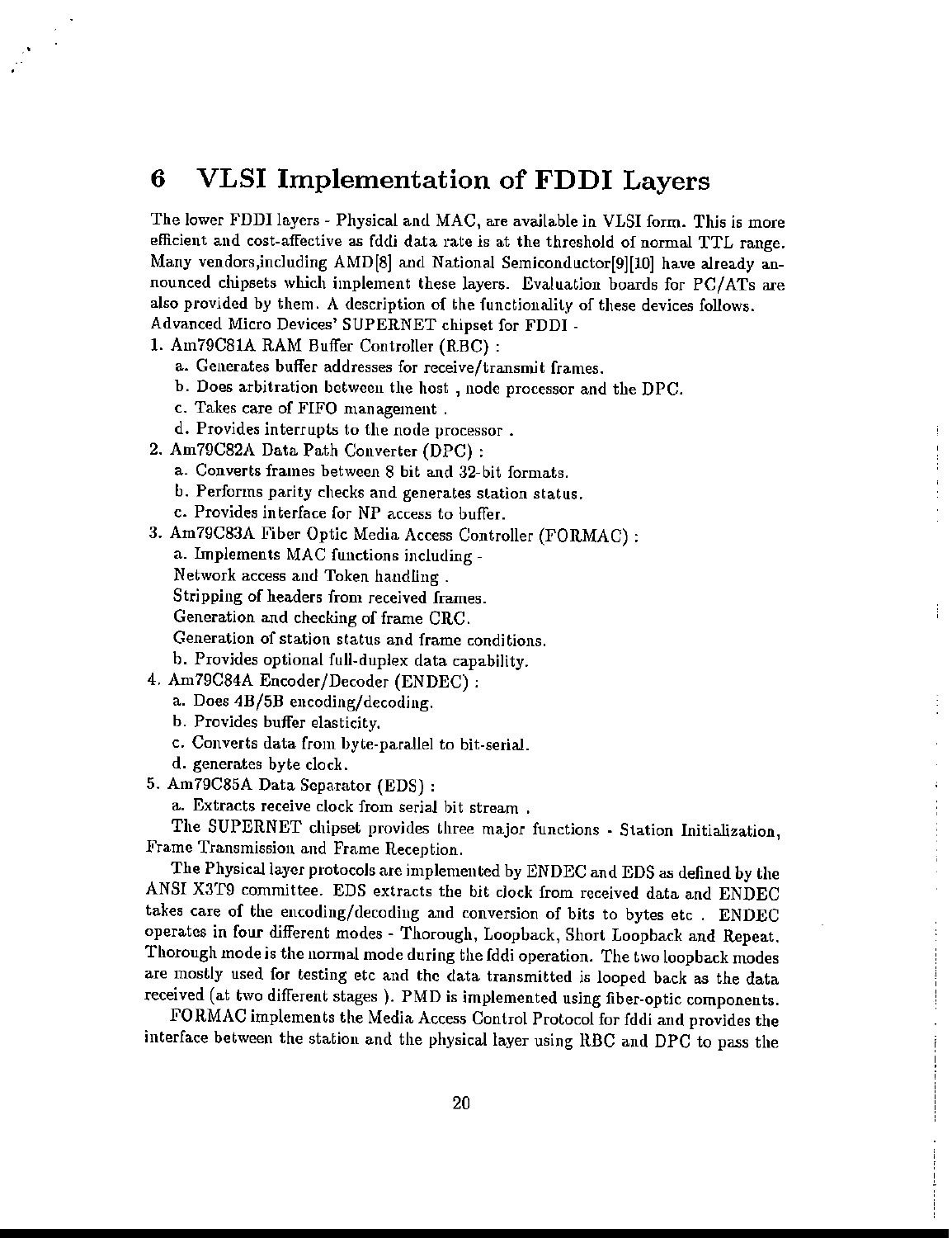data. The FORMAC is full-duplex but for a full-duplex system two RBCs, DPCs and buffer memories are required, one each for transmission and reception. DPC transfers data from media to buffer memory and vice versa. It also generates and checks parity during buffer operations. The RBC generates the addresses for buffer memory such that FIFOs are formed within the memory for orderly data transfers.

National Semiconductor's DP83200 Chip Set.

1. DP83231 FDDI Clock Recovery Device (CRD).

Extracts a 125MHz clock from the incoming bit stream. It uses a crystal or an external TTL reference and has a lOOk ECL input/ output. CDD also provides PRY loopback test.

2. DP83241 FDDI Clock Distribution Device (COD).

Synthesizes various clocks(l25, 25 and 12.5MHz) required by PLAYER and BMAC using a 12.5 MHz reference.

3. DP83251/DP83255 FDDI Physical Layer Controller (PLAYER).

Implements the Physical Layer protocol and has the following features -

- · 4B/5B encoder/decoder.
- · Framing Logic.
- · Elasticity buffer, Repeat filter and smoother.
- · Line state detector/generator.
- · Link error detector.
- · Configuration switch.
- · Separate management port used for configuration and control.

. Additional PHY\_Data.request and PHY\_Data.indicate ports for concentrators and dual attachment stations.

4. DP83261 FDDI Basic Media Access Controller (BMAC).

Implements the Timed Token Media Access Control protocol.

5. FDDI BMAC System Interface.

Provides interface between BMAC and the system/node processor. Not yet available. A single CDD can serve more than one set of PLAYER and BMACS but for a dual attachment station two CRDs and PLAYERs are required. PLAYER can operate in four different modes - RUN, STOP, LOOPBACK, and CASCADE. RUN is the normal mode and STOP mode is used while the device is being initialized or configured. LOOPBACK mode is useful for troubleshooting and testing and in CAS-CADE(parailel) mode, multiple devices are connected together to provide a higher data rate. This *is* a non-fddi mode though the normal fddi rules for framing etc are used.

Ť  $\frac{1}{2}$ ÷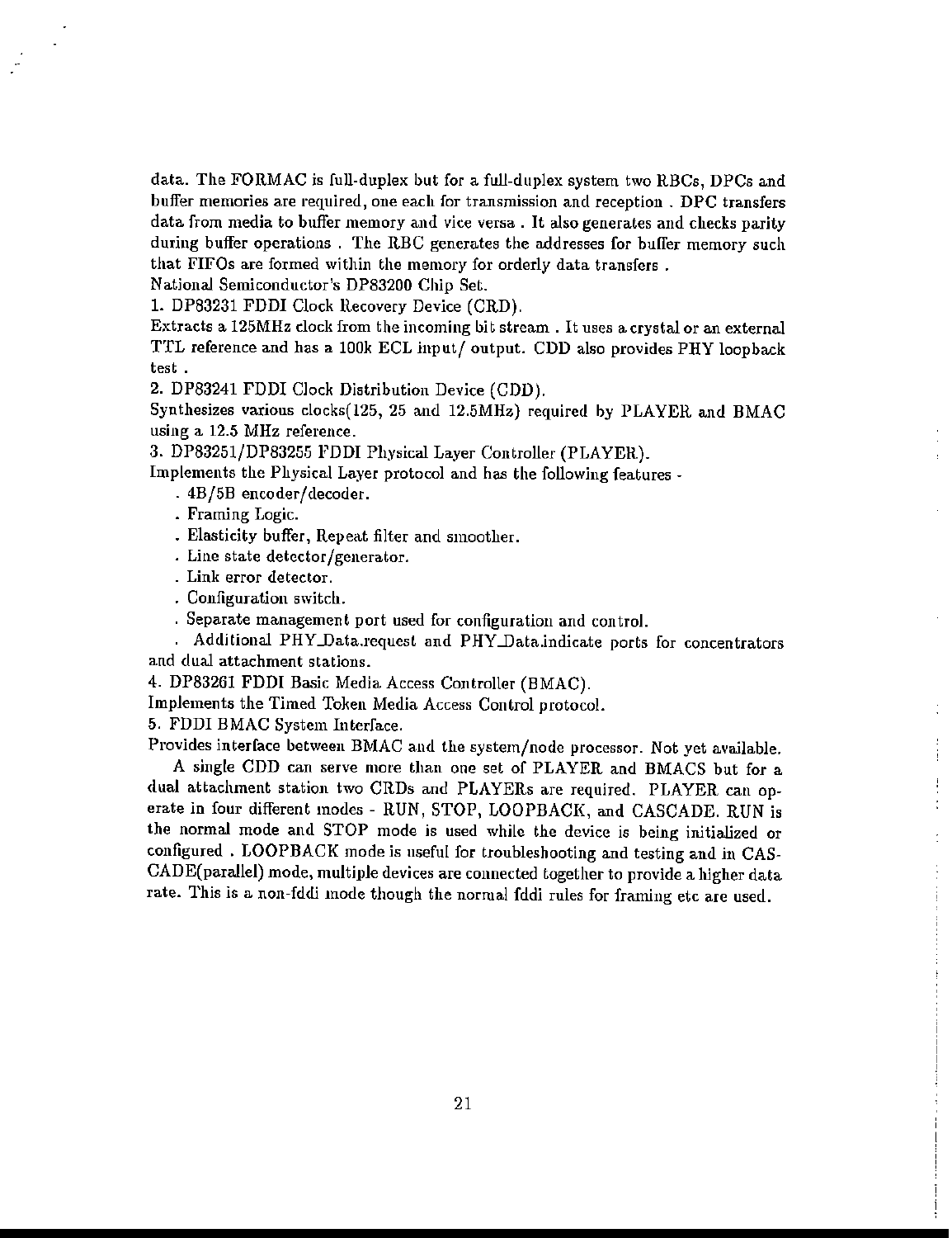# 7 Remarks

FDDI protocol is still in an early stage and is not yet in widespread use. Any protocol has to be put to commercial use before any shortcomings or gaps can be discovered and further revisions come out. FDDI also has to go through few more changes and modification cycles before it fully stabilizes. At this stage many vendors are providing protocol engines for FDDI and there are few who are offerlng complete FDDI solutions including hardware, drivers, network software and applications. Appendix A lists some of these vendors.

The upper layers of an FDDI LAN is usually a conventional TCP/IP or ISO Network/Transport layer. These are not a very good solution because they have their limitations. All these protocols were designed for speeds than lOOMHz and around thls limit they are stretched to the maximum. Another interesting work is the XTP/PE (Xpress transport protocols/protocol engine) project at Protocol Engines Inc. The aim of the project is to develop high performance protocols for the network and transport layers and to develop VLSI protocol engines based on these[11]. They satisfy some of the requirements of distributed and real time systems including latency and delay control. They also provide reliable multicasting mechanisms and message priority/ scheduling for real-time systems.

The FDDI has still along way to go but it is an excellent effort to provide a common standard for fiber-optic LANs .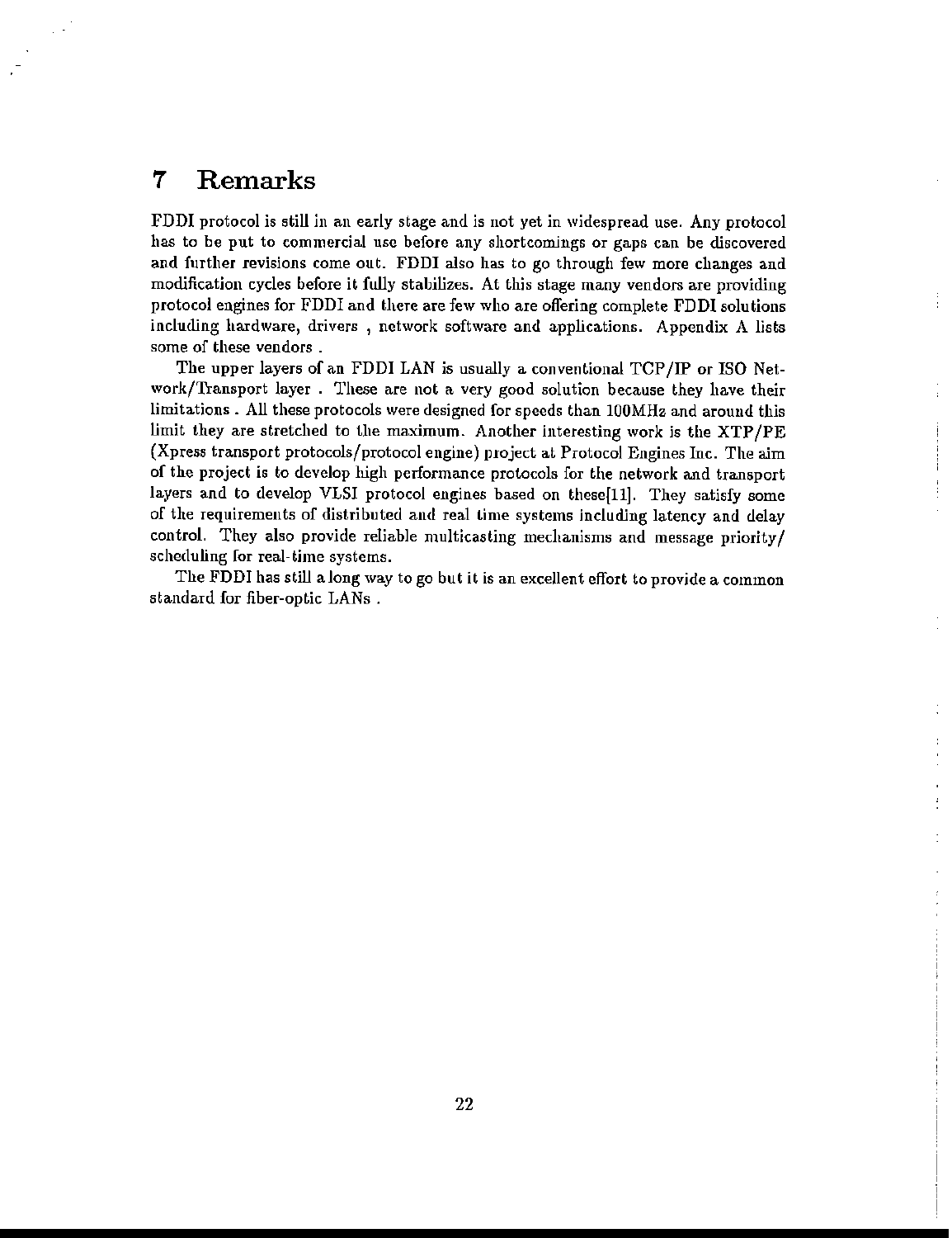#### **List of Vendors.**

**Components -**

تنور

**a. National Semiconductor** P.O.B. 58090, Mail Stop D3615 **2900 Semiconductor Drive** Santa Clara, CA 95052-8090 408-721-3094.

**b. Advanced Micronic Devices. 901 Thompson Place P.O.B. 3453, Sunnyvale** CA 94088-3453. 1-800-538-8450

**Network Adaptors and drivers. a. Network Peripheral Inc. 2890 Zanker Road, Suite 209 San Jose, CA 95134** 408-954-8030. **(EISA bus compatible)**

**b. Summit Microsystems Corp. 949 Hillsboro Ave., Sunnyvale, CA 94087** 408-730-4996

**c. Codenoll Tech. Corp. 1086 N. Broadway, Yonkers** NY 10701. 914-965-6300.

**d. Interphase Corp. 13800 Senlac Dallas, Texas 75234** 214-919-9200 **(Unix Systems/VME bus/Workstations)**

**Test Instruments and Packages. a. Digital Technology Inc. 2300 Edwin C. Moses Blvd. Dayton, Ohio 45408.** 513-443-0412.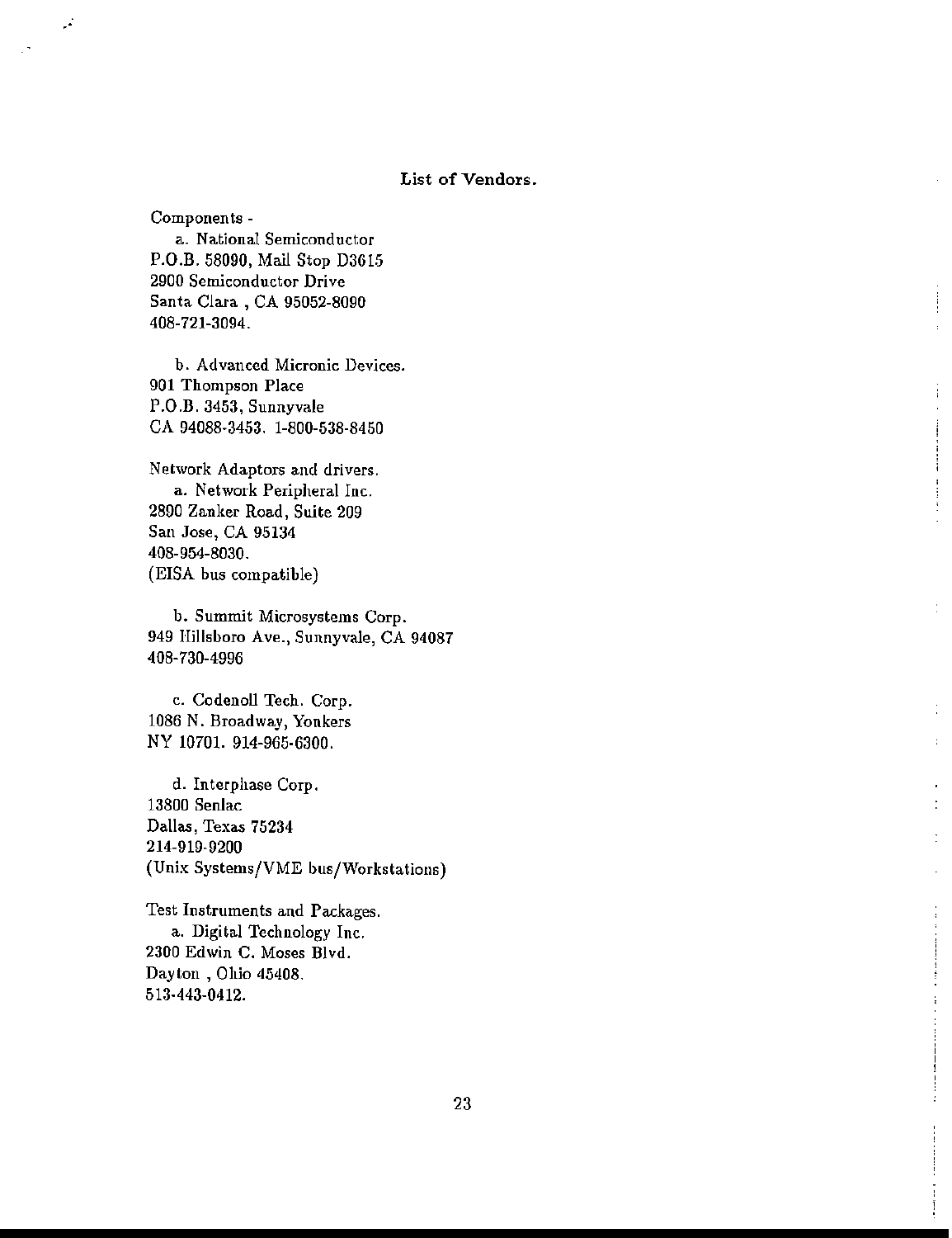# References

 $\mathcal{L}$ .

- **[1] F.E.Iloss. An Overview of FDDI : The Fiber Distributed Data Interface.** *IEEE Journa.l on Sel. Areas Comm.,* **Sept 1989.**
- **(2] H.Salwen. In Praise of Ring Architecture for Local Area Networks.** *Computer Design,* **Mar 1983.**
- **[3] ANSI/IEEE Standard, 802.5-1985. Token Ring Access Method and Physical Layer Specifications.**
- **[4] V.Iyee and S.Joshi. FDDI's lOO-mbps protocol improves on 802.5 spec's 4-mbps limit. EDN, May 2 1985.**
- **[5] M.J .Johnson. Reliability Mechanisms of the FDDI High Bandwidth Token Ring** Protocol. *Comp. Networks ISDN Sys.*,  $II(2)$ , 1986.

ŧ

÷

- [6] ANSI X3.148-1988. FDDI Token Ring Physical Layer Protocol(PHY).
- [7] ANSI X3.139-1987. FDDI Token Ring Media Access Control (MAC).
- **[8J Fiber Distributed Data Interface Designer's Guide, 1990.**
- **[9] The SUPERNET Family for FDDI - Technical Manual, 1989.**
- [10) The SUPERNET family for FDDI 19S9 data book, 1989.
- **[11] Protocol Engines Inc. XTP Protocol Definition Rev 3.4, July 1989.**